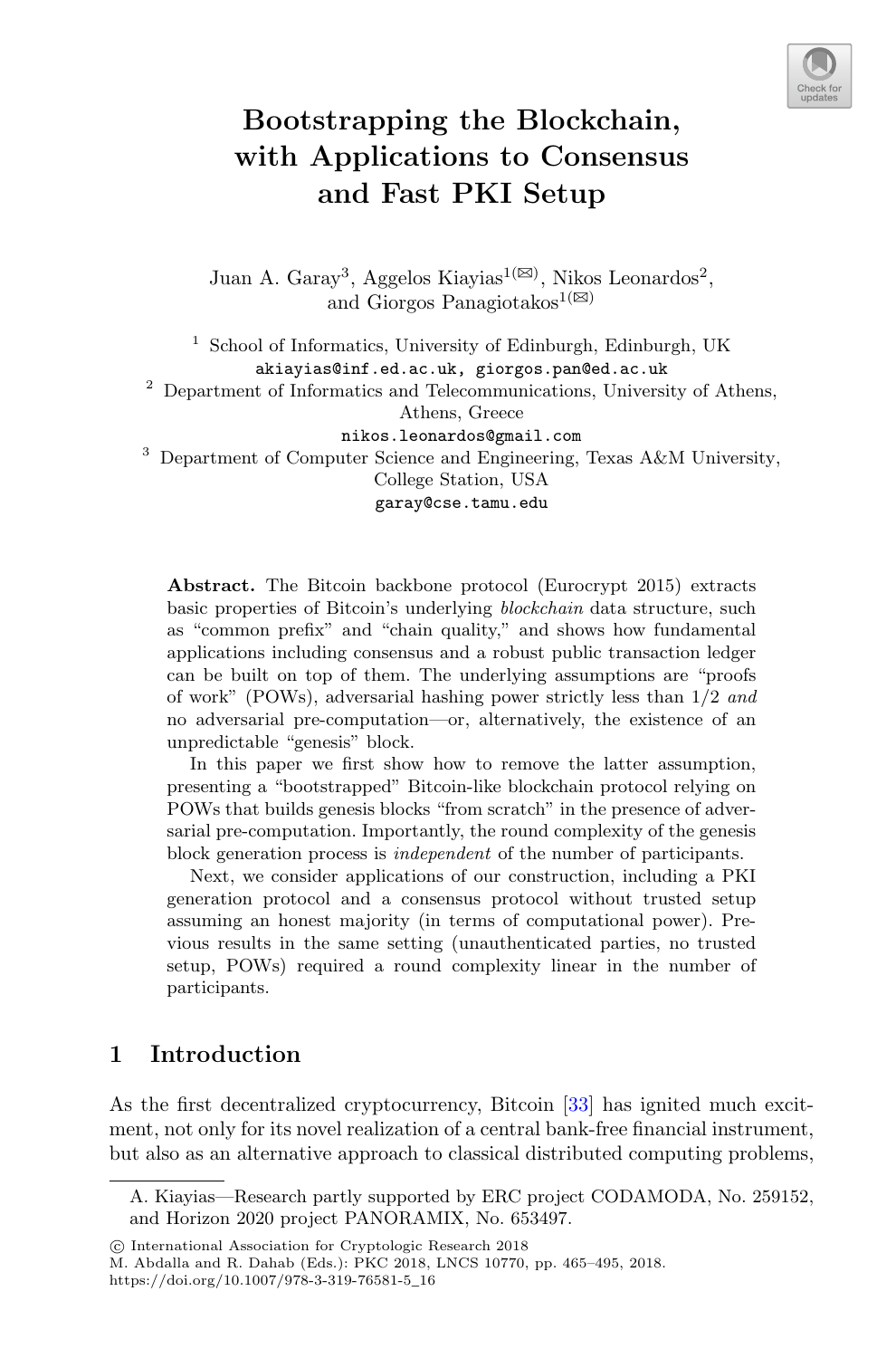such as reaching agreement distributedly in the presence of misbehaving parties. Formally capturing such reach has been the intent of several recent works, notably [\[21\]](#page-29-0), where the core of the Bitcoin protocol, called the Bitcoin *backbone*, is extracted and analyzed. The analysis includes the formulation of fundamental properties of its underlying *blockchain* data structure, which parties ("miners") maintain and try to extend by generating "proofs of work" (POW, aka "cryptographic puzzle"  $[3,16,24,37]$  $[3,16,24,37]$  $[3,16,24,37]$  $[3,16,24,37]$  $[3,16,24,37]$  $[3,16,24,37]$ <sup>[1](#page-1-0)</sup>, called *common prefix* and *chain quality*. It is then shown in [\[21\]](#page-29-0) how applications such as consensus (aka Byzantine agreement) [\[31](#page-29-3)[,36\]](#page-30-2) and a robust public transaction ledger (i.e., Bitcoin) can be built "on top" of such properties, assuming that the hashing power of an adversary controlling a fraction of the parties is strictly less than 1/2.

Importantly, those properties hold assuming that all parties—honest and adversarial—"wake up" and start computing at the same time, or, alternatively, that they compute on a common random string only made available at the exact time when the protocol execution is to begin (see further discussion under related work below). Indeed, the coinbase parameter in Bitcoin's "genesis" block, hardcoded into the software, contains text from *The Times* 03/Jan/2009 issue [\[5\]](#page-28-1), arguably unpredictable.

While satisfactory in some cases, such a trusted setup/behavioral assumption might be unrealistic in other POW-based systems where details may have been released a lot earlier than the actual time when the system starts to run. A case in point is Ethereum, which was discussed for over a year before the system officially kicked off. That's from a practical point of view. At a foundational level, one would in addition like to understand what kind of cryptographic primitives can be realized without any trusted setup assumption and based on POWs, and whether that is in particular the case for the Bitcoin backbone functionality and its enabling properties mentioned above.

The former question was recently considered by Andrychowicz and Dziembowski [\[1\]](#page-28-2), who, building on previous suggestions by Aspnes *et al.* [\[2](#page-28-3)] of using POWs as an identity-assignment tool and constructions by Fitzi *et al.* [\[12](#page-29-4)[,19](#page-29-5)] showing how to morph "graded" consistency into global consistency, showed how to create a consistent PKI using POWs and no other trusted setup, which can then be used to run secure computation protocols (e.g., [\[23](#page-29-6),[38\]](#page-30-3)) and realize any cryptographic functionality assuming an honest majority among parties. While this in principle addresses the foundational concerns, it leaves open the questions of doing it in *scalable* way—i.e., with round complexity independent of the number of parties, and in the context of blockchain protocols in particular, designing one that is *provably* secure without a trusted setup.

**Our contributions.** In this paper we answer the above questions. First, we present a Bitcoin-like protocol that neither assumes a simultaneous start nor the existence of an unpredictable genesis block, and has round complexity

<span id="page-1-0"></span><sup>&</sup>lt;sup>1</sup> In Bitcoin, solving a proof of work essentially amounts to brute-forcing a hash inequality based on SHA-256.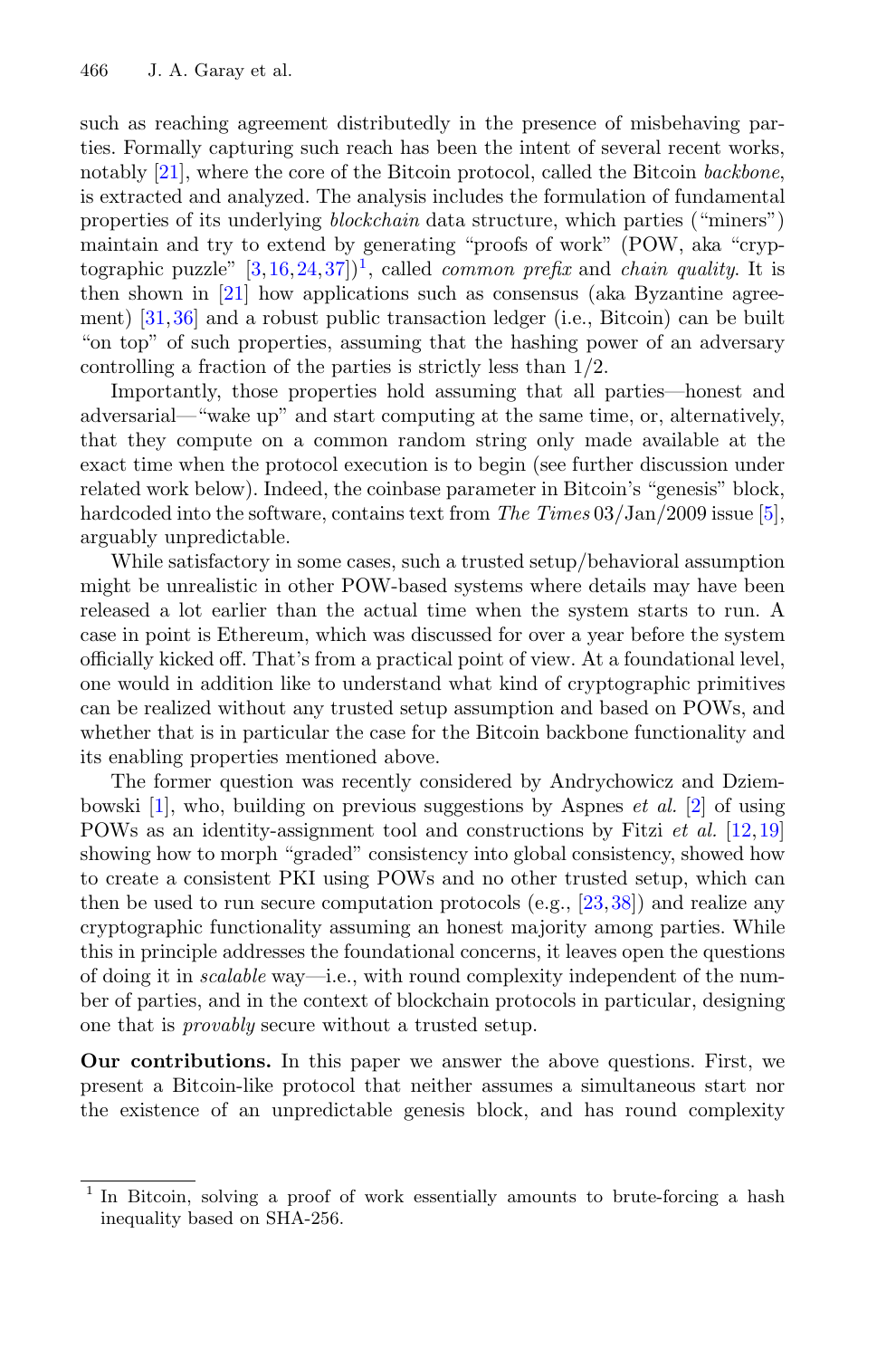essentially independent of the number of participants<sup>[2](#page-2-0)</sup>. Effectively, the protocol, starting "from scratch," enables the coexistence of multiple genesis blocks with blockchains stemming from them, eventually enabling the players to converge to a single blockchain. This takes place despite the adversary being allowed (polynomial in the security parameter) pre-computation time. We work in the same model as [\[21](#page-29-0)] and we assume a 1/2 bound on adversarial hashing power. We call this protocol the *bootstrapped* (Bitcoin) backbone protocol. A pictorial overview of the protocol's phases, preceded by a period of potential precomputation by the corrupt players, is given in Fig. [1.](#page-2-1)



<span id="page-2-1"></span>**Fig. 1.** Timeline and phases of the bootstrapped Bitcoin backbone protocol.

Second, we present applications of our bootstrapped construction, starting with its original one: a distributed ledger, i.e., a public and permanent summary of all transactions that honest parties can agree on as well as add their own, despite the potentially disruptive behavior of parties harnessing less than 1/2 of the hashing power. This entails proving that the ledger's required security properties (Persistence and Liveness—cf. [\[21](#page-29-0)]) hold in a genesis block-less setting.

Next, we consider the problem of setting up a PKI in our unauthenticated network setting *from scratch*. As mentioned above, the idea of using POWs as an identity-assignment tool was put forth by Aspnes *et al.* [\[2\]](#page-28-3). Here we build on this idea as well as on the "2-for-1 POWs" technique from [\[21](#page-29-0)] to use our bootstrapped protocol to assign identities to parties. The assignment relation will possibly assign more than one identity to the same party, while guaranteeing that the majority of them is assigned to honest parties. Such an identity infrastructure/"pseudonymous PKI" has numerous applications, including the bootstrapping of a proof-of-stake protocol [\[28](#page-29-7)[,30](#page-29-8)], and the election of honestmajority "subcommittees," which would enable the application of traditional Byzantine fault-tolerant techniques for ledger creation and maintenance (cf. [\[7\]](#page-28-4)) to permissionless (as opposed to permissioned) networks.

Finally, applying the 2-for-1 POWs technique we can also solve the consensus (aka Byzantine agreement) problem [\[31,](#page-29-3)[36\]](#page-30-2) probabilistically and from scratch, even if the adversary has almost the same hashing power as the honest parties<sup>[3](#page-2-2)</sup>,

<span id="page-2-0"></span><sup>2</sup> "Essentially" because even though there will be a dependency of the round complexity of the setup phase on the probability of computing POWs, which in turn depends on the number of parties, this dependency can be made small enough so as to be considered a constant. See Remark [3.](#page-19-0)

<span id="page-2-2"></span><sup>&</sup>lt;sup>3</sup> Thus marking a contrast with the  $\frac{2}{3}$  lower bound for consensus on the number of honest parties in the traditional network setting with no setup  $[6]$  $[6]$ .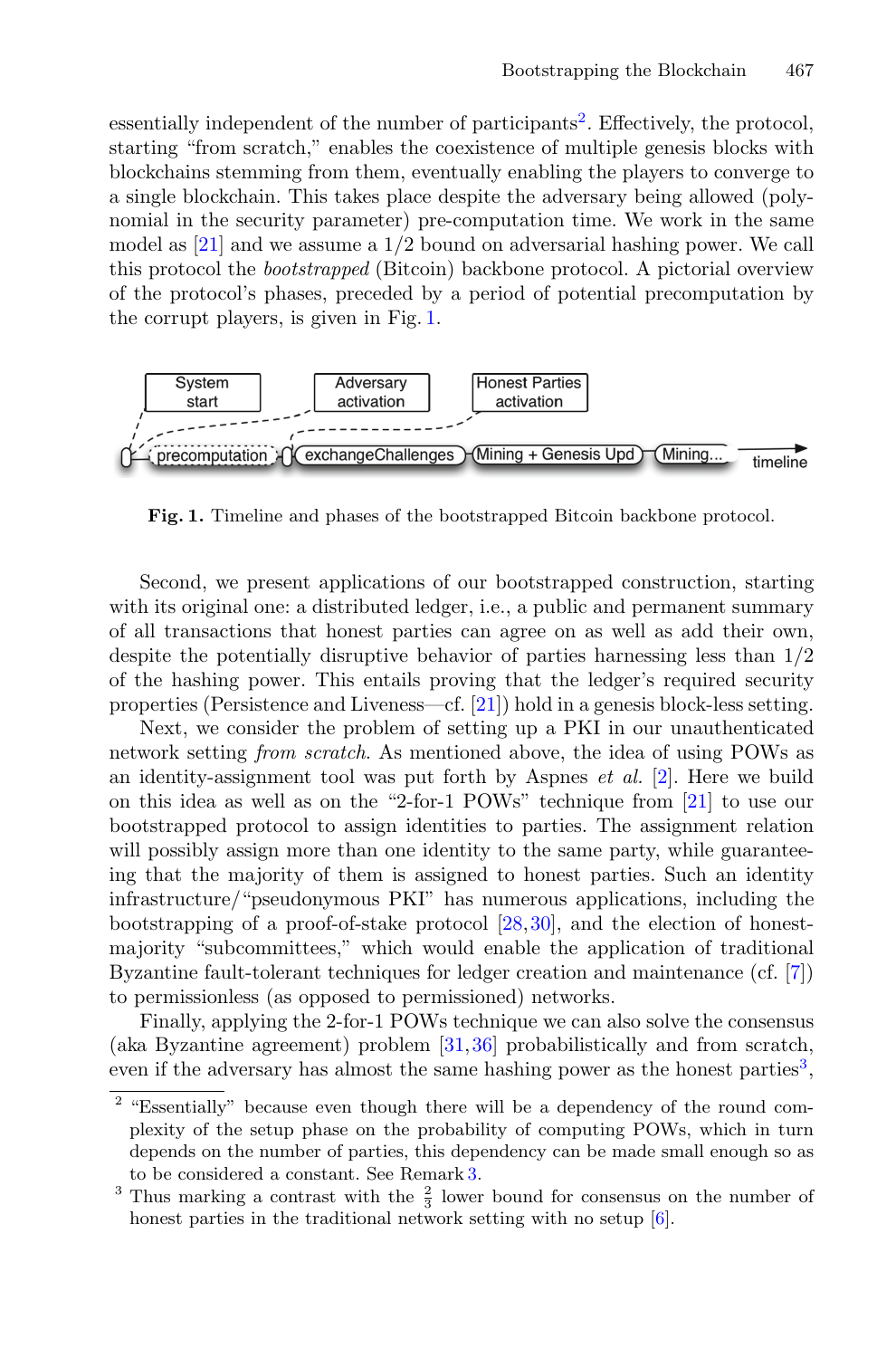and with round complexity independent of the number of parties. Indeed, all our protocols have round complexity linear in the security parameter, and enjoy simultaneous termination. We conclude with an additional modification to the protocol that reduces (by a factor of  $n$ ) the protocol's communication costs.

**Related work.** Nakamoto [\[32\]](#page-30-4) proposed Bitcoin, the first decentralized currency system based on POWs while relaxing the anonymity property of a digital currency to mere pseudonymity. This work was followed by a multitude of other related proposals including Litecoin, Primecoin [\[29](#page-29-9)], and Zerocash [\[4\]](#page-28-6), and further analysis improvements (e.g.,  $[17, 18]$  $[17, 18]$ ), to mention a few.

As mentioned above, we work in a model that generalizes the model put forth by Garay *et al.* [\[21](#page-29-0)], who abstracted out and formalized the core of the Bitcoin protocol—the Bitcoin *backbone*. As presented in [\[21](#page-29-0)], however, the protocol considers as valid any chain that extends the empty chain, which is not going to work in our model. Indeed, if the adversary is allowed polynomial-time pre-computation, he can prepare a very long, private chain; then, by revealing blocks of this chain at the rate that honest players compute new blocks, he can break security. As also mentioned above, to overcome this problem one can assume that at the time honest parties start the computation, they have access to a fresh common random string (a "genesis" block). Then, if we consider as valid only the chains that extend this block, all results proved in [\[21](#page-29-0)] follow, since the probability that the adversary can use blocks mined before honest players "woke up" is negligible in the security parameter. In this paper we show how to establish such genesis block directly, and in a number of rounds essentially independent of the number of participants.

To our knowledge, the idea of using POWs to distributedly agree on something (specifically, a PKI) in an unauthenticated setting with no trusted setup was first put forth by Aspnes *et al.* [\[2\]](#page-28-3), who suggested to use them as an identityassignment tool as a way to combat *Sybil* attacks [\[14\]](#page-29-12), and in such a way that the number of identities assigned to the honest and adversarial parties can be made proportional to their aggregate computational power, respectively. For example, by assuming that the adversary's computational power is less than 50%, one of the algorithms in [\[2](#page-28-3)] results in a number of adversarial identities less than half of that obtained by the honest parties. By running this procedure in a pre-processing stage, it is then suggested in [\[2](#page-28-3)] that a standard authenticated broadcast protocol (specifically, the one by Dolev and Strong [\[13\]](#page-29-13)) could be run. Such protocols, however, would require that the PKI be *consistent*, details of which are not laid out in [\[2\]](#page-28-3).

They are in [\[1](#page-28-2)], where Andrychowicz and Dziembowski address the more general goal of secure computation in this setting based on POWs, as mentioned earlier; the POWs are used to build a "graded" PKI, where keys have "ranks." The graded PKI is an instance of a "graded agreement," or "partial consistency" problem [\[12,](#page-29-4)[19](#page-29-5)[,20](#page-29-14)], where honest parties do not disagree "by much," according to some metric. In [\[19\]](#page-29-5), Fitzi calls this the b*-set-neighboring* problem ("proxcast" in  $[12]$  $[12]$ , with b the number of possible "grades," and shows how to achieve global consistency by running the b-set-neighboring protocol multiple times. In  $[1]$ , the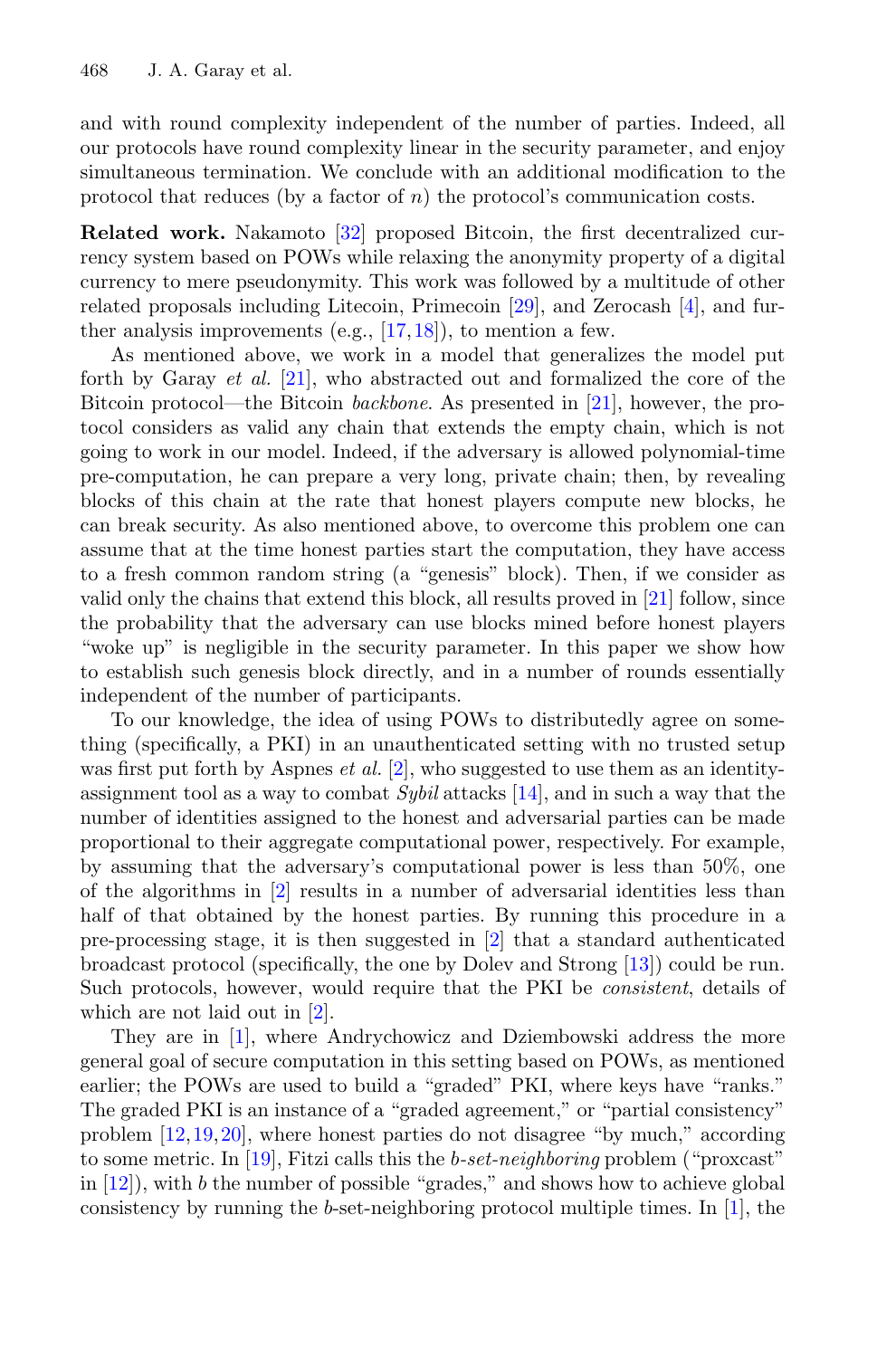fact is used that an unreliable broadcast is available among honest parties to achieve the same—global consistency on a PKI, where the number of identities each party gets is proportional to its hashing power, as suggested in [\[2\]](#page-28-3).

The protocol in [\[1](#page-28-2)], however, suffers from a total running time that depends on the number of parties, because of two factors: (1) the way in which it uses POWs, and (2) the use of the Dolev-Strong authenticated broadcast protocol (run multiple times in parallel based on the graded PKI), which takes a linear number of rounds. Regarding (1), and in more detail, in order to assign exactly one key per party, a low variance POW scheme is used. This implies that the time needed by an honest party to mine a POW is going to be proportional to the ratio of the adversarial hashing power to the hashing power of the weakest honest party. Otherwise, the "rushing" adversary would be able to compute more identities in the additional time she has due to the latency of the communication infrastructure.<sup>[4](#page-4-0)</sup> Regarding  $(2)$ , we note that potentially an expected-constantround protocol could be used instead of Dolev-Strong, although the parallel composition of n instances would require more involved techniques [\[11\]](#page-29-15).

Furthermore, having a PKI allows parties to generate an unpredictable beacon (in the random oracle model), which is then suggested in [\[1](#page-28-2)] as a genesis block-generation method for a new cryptocurrency. Yet, no formal treatment of the security of the resulting blockchain protocol is presented, and—as already mentioned—the round complexity of the suggested genesis block generation procedure is linear in the number of participants, both in contrast to our work.

As in [\[1](#page-28-2)], Katz *et al.* [\[26](#page-29-16)] also consider achieving pseudonymous broadcast and secure computation from POWs ("cryptographic puzzles") and the existence of digital signatures without prior PKI setup, but under the assumption of an existing unpredictable beacon. Finally, Pass *et al.* [\[35](#page-30-5)] consider a partially synchronous model of communication where parties are not guaranteed to receive messages at the end of each round but rather after a specified delay  $\Delta$  (cf. [\[15\]](#page-29-17)), and show that the backbone protocol can be proven secure in this setting. In principle, our results about the bootstrapped backbone protocol can be extended to their setting as shown in [\[22](#page-29-18)].

**Organization of the paper.** The rest of the paper is organized as follows. In Sect. [2](#page-5-0) we describe the network and adversarial model, introduce some basic blockchain notation, and enumerate the various security properties. In Sect. [3](#page-8-0) we present the bootstrapped Bitcoin backbone protocol and its analysis. Applications are presented in Sect. [4:](#page-22-0) a robust public transaction ledger, and PKI generation and consensus without trusted setup and with round complexity independent of the number of parties. Due to space limitations, some of the proofs and further details are presented in the full version of the paper.

<span id="page-4-0"></span><sup>&</sup>lt;sup>4</sup> On the flip side, the benefit of the approach in [\[1\]](#page-28-2) is that when all honest parties have the *same* hashing power, a PKI that maps each party to exactly one identity and preserves an honest majority on the keys can be achieved. However, in today's environments where even small devices (e.g., mobile phones, smart watches) have powerful CPUs with different clock frequencies, this assumption is arguably weak.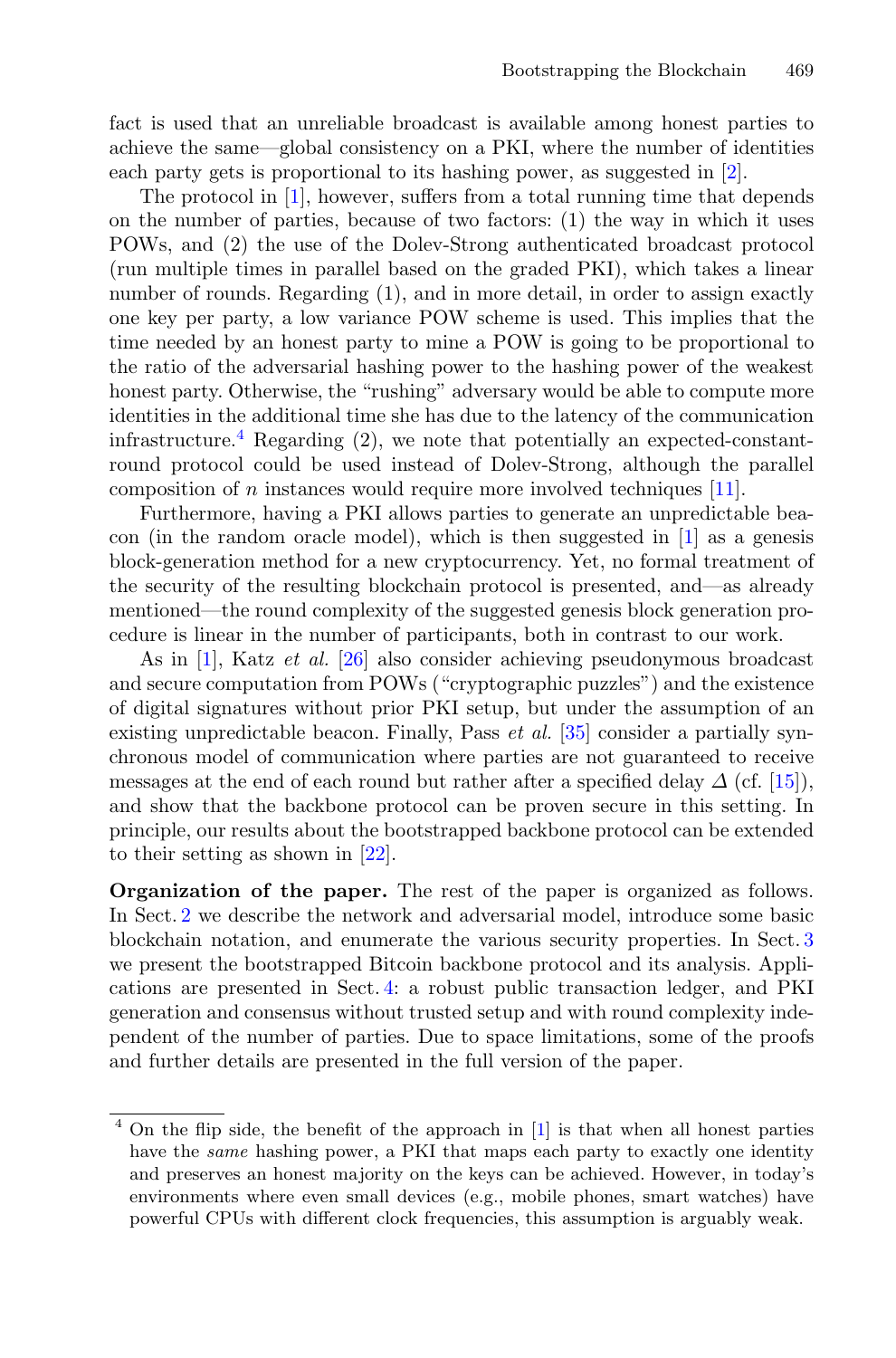## <span id="page-5-0"></span>**2 Model and Definitions**

We describe our protocols in a model that extends the synchronous communication network model presented in [\[21\]](#page-29-0) for the analysis of the Bitcoin backbone protocol (which in turn is based on Canetti's formulation of "real world" execution for multi-party cryptographic protocols  $[8,9]$  $[8,9]$  $[8,9]$ ). As in [\[21](#page-29-0)], the protocol execution proceeds in rounds with inputs provided by an environment program denoted by  $Z$  to parties that execute the protocol.

Next we provide a high level overview of the model, focusing on the differences that are intrinsic to our setting where the adversary has a precomputation advantage. The adversarial model in the network is actively malicious following the standard cryptographic approach. The adversary is *rushing*, meaning that in any given round it gets to see all honest players's messages before deciding its strategy. Message delivery is provided by a "diffusion" mechanism that is guaranteed to deliver all messages, without however preserving their order and allowing the adversary to arbitrarily inject its own messages. Importantly, the honest parties are not guaranteed to have the same view of the messages delivered in each round, except for the fact that all honest messages from the previous round are delivered. Furthermore, the adversary is allowed to change the source information on every message (i.e., communication is not authenticated). In the protocol description, we will use Diffuse as the message transmission command to capture the "send-to-all" functionality that is available in our setting.<sup>[5](#page-5-1)</sup> Note that, as in  $[21]$ , an adversarial sender may abuse DIFFUSE and attempt to confuse honest parties by sending and delivering inconsistent messages to them.

In contrast to [\[21\]](#page-29-0), where all parties (the honest ones and the ones controlled by the adversary), are activated for the first time in the execution of the protocol in the same round<sup>[6](#page-5-2)</sup>, in our model the environment will choose the round at which all the honest parties will become active; the corrupted parties, on the other hand, are activated in the first round. Once honest parties become active they will remain active until the end of the execution. In each round, after the honest parties become active, the environment activates each one by providing input to the party and receives the party's output when it terminates. When activated, parties are able to read their input tape  $\text{NPUT}()$  and communication tape Receive(), perform some computation that will be suitably restricted (see below) and issue a DIFFUSE message that is guaranteed to be delivered to all parties at the beginning of the next round.

In more detail, we model the execution in the following manner. We employ the parameterized system of ITM's from [\[9\]](#page-28-8) (2013 version) that is comprised of an initial ITM  $\mathcal{Z}$ , called the environment, and  $C$ , a control function that is specified below. We remark that our control function  $C$  is suitably restricted compared to that of [\[9](#page-28-8)[,10](#page-28-9)] to take into account restrictions in the order of execution that are relevant to our setting.

<span id="page-5-1"></span> $5$  In  $[21]$  $[21]$  the command name BROADCAST is used for this functionality, which we sometimes also will use informally.

<span id="page-5-2"></span> $6$  After their first-time activation, the environment keeps activating parties in every round (cf. [\[8](#page-28-7)]).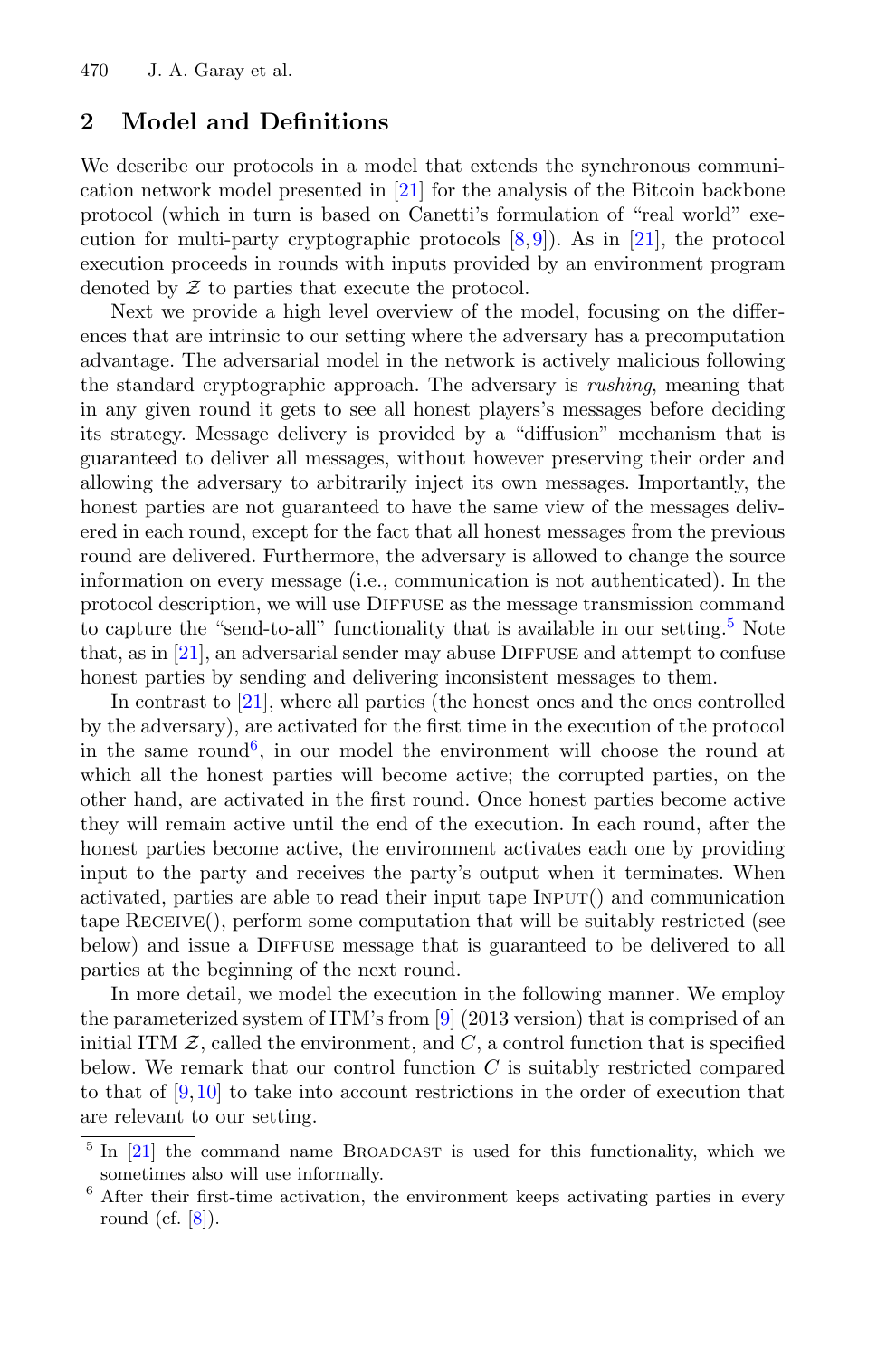The execution is defined with respect to a protocol  $\Pi$ , a set of parties  $P_1, \ldots, P_n$  and an adversary A. The adversary is allowed to corrupt parties adaptively up to a number of  $t < n$ . The protocol  $\Pi$  has access to two resources or "ideal functionalities," the random oracle, and the diffusion channel. Initially, the environment may pass input to either the adversary  $A$  or spawn an instance running the protocol  $\Pi$  which will be restricted to be assigned to the lexicographically smallest honest party (such restrictions are imposed by the control function [\[9](#page-28-8)]). After a party  $P_i$  is activated, the environment is restricted to activate the lexicographically next honest party, except in the case when no such party is left, in which case the next program to be activated is the adversary  $\mathcal{A}$ ; subsequently, the round-robin execution order between the honest parties will be repeated.

Whenever a party is activated the control function allows for  $q$  queries to be made to the random oracle while in the case of an activation of  $A$  a number of  $t \cdot q$  queries are allowed where t is the number of corrupted parties. Honest parties are also allowed to annotate their queries to the random oracle for verification purposes, in which case an unlimited amount of queries is permitted (that still counts towards the overall running time of the system execution). Note that the adversary is not permitted to take advantage of this feature of the execution. With foresight, this asymmetry will be necessary, since otherwise it would be trivial for the adversary to break the properties of our protocols by simply "jamming" the incoming communication tape of the honest parties with messages whose verification would deplete their access quota to the random oracle per activation. Furthermore, for each party a single invocation to the diffusion channel is permitted. The diffusion channel maintains the list of messages diffused by each party, and permits the adversary  $A$  to perform a "fetch" operation so that it obtains the messages that were sent. When the adversary  $\mathcal A$ is activated, the adversary will interact with the diffusion channel, preparing the messages to be delivered to the parties and performing a fetch operation. This write and fetch mode of operation with the communication channel enables the channel to enforce synchrony among the parties running the protocol (cf. [\[25\]](#page-29-19)).

The term  $\{VIEW_{II,\mathcal{A},\mathcal{Z}}^P(\kappa,z)\}_{\kappa\in\mathbb{N},z\in\{0,1\}^*}$  denotes the random variable ensemble describing the view of party  $P$  after the completion of an execution with environment Z, running protocol  $\Pi$ , and adversary A, on auxiliary input  $z \in \{0,1\}^*$ . We often drop the parameters  $\kappa$  and z and simply refer to the ensemble by VIEW $_{\text{II},\mathcal{A},\mathcal{Z}}^P$  if the meaning is clear from the context. Following the resourcebounded computation model of [\[9](#page-28-8)], it holds that the total length of the execution is bounded by a polynomial in the security parameter  $\kappa$  and the length of the auxiliary string  $|z|$ , provided that the environment is *locally bounded* by a polynomial (cf. Proposition 3 in [\[9\]](#page-28-8)). Note that the above execution model captures adversarial precomputation since it permits the environment to activate the adversary an arbitrary number of times (bounded by a polynomial in the security parameter  $\kappa$  of course) before the round-robin execution of the honest parties commences.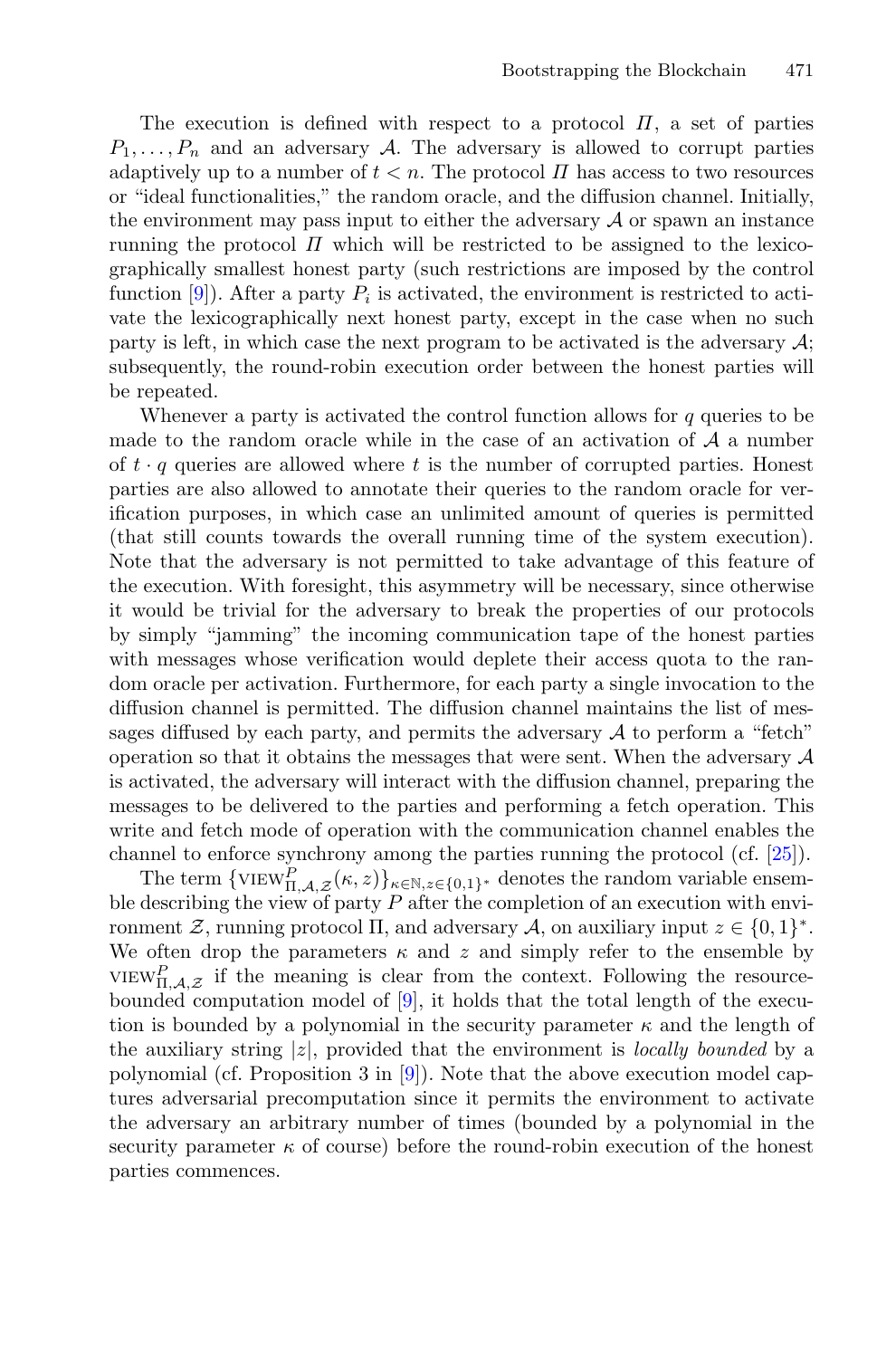We note that the above modeling obviates the need for a strict upper bound on the number of messages that may be transmitted by the adversary in each activation (as imposed by [\[1](#page-28-2)]). In our setting, honest parties, at the discretion of the environment, will be given sufficient time to process all the messages delivered via the diffusion channel including all messages that are injected by the adversary.

The concatenation of the view of all parties ever activated in the execution, say,  $P_1,\ldots,P_n$ , is denoted by VIEW<sub>II</sub>, $A,\mathcal{Z}$ . As in [\[21\]](#page-29-0), we are interested in protocols  $\Pi$  that do not make explicit use of the number of parties n or their identities. Further, note that because of the unauthenticated nature of the communication model the parties may never be certain about the number of participants in a protocol execution.

In our correctness and security statements we will be concerned with *properties* of protocols Π running in the above setting (as opposed to simulation-based notions of security). Such properties will be defined as predicates over the random variable VIEW<sub>Π, A, Z</sub>( $\kappa$ , q, z) by quantifying over all locally polynomial-bounded adversaries A and environments  $\mathcal{Z}$  (in the sense of [\[9](#page-28-8)]). Note that all our protocols will only satisfy properties with a small probability of error in  $\kappa$  as well as in a parameter k that is selected from  $\{1,\ldots,\kappa\}$ . (Note that, in practice, one may choose k to be much smaller than  $\kappa$ , e.g.,  $k = 6$ ).

#### **2.1 Blockchain Notation**

Next, we introduce some basic blockchain notation, following [\[21](#page-29-0)]. A *block* is any triple of the form  $B = \langle s, x, \text{ctr} \rangle$  where  $s \in \{0,1\}^{\kappa}, x \in \{0,1\}^*, \text{ctr} \in \mathbb{N}$  are such that satisfy predicate validblock $_{q}^{D}(B)$  defined as

$$
(H(ctr, G(s, x)) < D) \wedge (ctr \leq q),
$$

where  $H, G$  are cryptographic hash functions (e.g., SHA-256) modelled as random oracles. The parameter  $D \in \mathbb{N}$  is also called the block's *difficulty level*. The parameter  $q \in \mathbb{N}$  is a bound that in the Bitcoin implementation determines the size of the register  $ctr$ ; in our treatment we allow this to be arbitrary, and use it to denote the maximum allowed number of hash queries in a round. We do this for convenience and our analysis applies in a straightforward manner to the case that *ctr* is restricted to the range  $0 \leq c$ tr  $\lt 2^{32}$  and q is independent of *ctr*.

A *blockchain*, or simply a *chain* is a sequence of *blocks*. The rightmost block is the *head* of the chain, denoted head(C). Note that the empty string  $\varepsilon$  is also a chain; by convention we set head $(\varepsilon) = \varepsilon$ . A chain C with head $(C) = \langle s', x', ctr' \rangle$ can be extended to a longer chain by appending a valid block  $B = \langle s, x, c t r \rangle$ that satisfies  $s = H(ctr', G(s', x'))$ . In case  $C = \varepsilon$ , by convention any valid block of the form  $\langle s, x, \text{ctr} \rangle$  may extend it. In either case we have an extended chain  $\mathcal{C}_{\text{new}} = \mathcal{C}B$  that satisfies head( $\mathcal{C}_{\text{new}} = B$ . Consider a chain  $\mathcal{C}$  of length m and any nonnegative integer k. We denote by  $\mathcal{C}^{k}$  the chain resulting from the "pruning" of the k rightmost blocks. Note that for  $k \geq \text{len}(\mathcal{C})$ ,  $\mathcal{C}^{k} = \varepsilon$ . If  $\mathcal{C}_1$  is a prefix of  $\mathcal{C}_2$  we write  $\mathcal{C}_1 \preceq \mathcal{C}_2$ .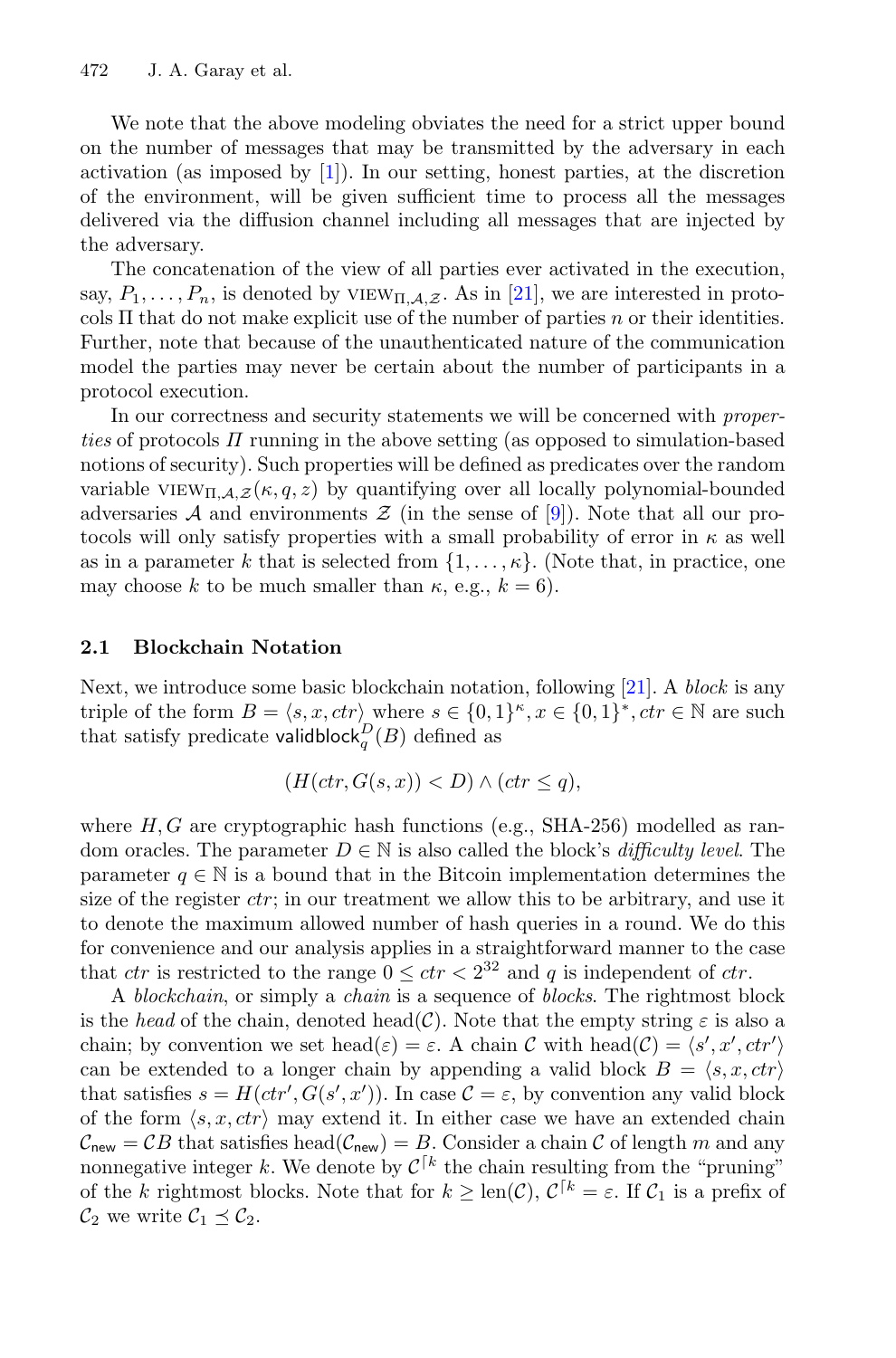#### <span id="page-8-1"></span>**2.2 Basic Security Properties of the Blockchain**

We are going to show that the blockchain data structure built by our protocol satisfies a number of basic properties, as formulated in [\[21](#page-29-0),[27\]](#page-29-20). At a high level, the first property, called *common prefix*, has to do with the existence, as well as persistence in time, of a common prefix of blocks among the chains of honest players [\[21\]](#page-29-0). Here we will consider a stronger variant of the property, presented in [\[27,](#page-29-20)[34](#page-30-6)], which allows for the black-box proof of application-level properties (such as the *persistence* of transactions entered in a public transaction ledger built on top of the Bitcoin backbone—cf. Sect. [4\)](#page-22-0).

**Definition 1 ((Strong) Common Prefix Property).** *The* strong common prefix property  $Q_{\mathsf{cp}}$  *with parameter*  $k \in \mathbb{N}$  *states that the chains*  $C_1$ ,  $C_2$  *reported by two, not necessarily distinct honest parties*  $P_1, P_2$ *, at rounds*  $r_1, r_2$ *, with*  $r_1 \leq r_2$ *, satisfy*  $C_1^{\mid k} \preceq C_2$ .

The next property relates to the proportion of honest blocks in any portion of some honest player's chain.

**Definition 2 (Chain Quality Property).** *The* chain quality property  $Q_{\text{ca}}$ *with parameters*  $\mu \in \mathbb{R}$  *and*  $k, k_0 \in \mathbb{N}$  *states that for any honest party* P *with chain* C in VIEW<sub>IL,  $A_z(z(k, z)$ , it holds that for any k consecutive blocks of C, exclud-</sub> *ing the first*  $k_0$  *blocks, the ratio of adversarial blocks is at most*  $\mu$ *.* 

Further, in the derivations in [\[21](#page-29-0)] an important lemma was established relating to the rate at which the chains of honest players were increasing as the Bitcoin backbone protocol was run. This was explicitly considered in [\[27](#page-29-20)] as a property under the name *chain growth.* Similarly to the variant of the common prefix property above, this property along with chain quality were shown sufficient for the black-box proof of application-level properties (in this case, transaction ledger *liveness*; see Sect. [4\)](#page-22-0).

**Definition 3 (Chain Growth Property).** *The chain growth property*  $Q_{cg}$ *with parameters*  $\tau \in \mathcal{R}$  *(the "chain speed" coefficient) and*  $s, r_0 \in \mathbb{N}$  *states that for any round*  $r > r_0$ *, where honest party* P *has chain*  $C_1$  *at round* r *and chain*  $\mathcal{C}_2$  *at round*  $r + s$  *in* VIEW<sub>II</sub>,  $\mathcal{A}, \mathcal{Z}(\kappa, z)$ *, it holds that*  $|\mathcal{C}_2| - |\mathcal{C}_1| \geq \tau \cdot s$ *.* 

# <span id="page-8-0"></span>**3 The Bootstrapped Backbone Protocol**

We begin this section by presenting the "bootstrapped" Bitcoin backbone protocol, followed by its security analysis. In a nutshell, the protocol is a generalization of the protocol in  $[21]$ , which is enhanced in two ways: (1) an initial challengeexchange phase, in which parties contribute random values, towards the establishment of an unpredictable genesis block, despite the precomputation efforts of corrupt players, and (2) a ranking process and chain-validation predicate that, in addition to its basic function (checking the validity of a chain's content), enables the identification of "fresh" candidate genesis blocks. The ranking process yields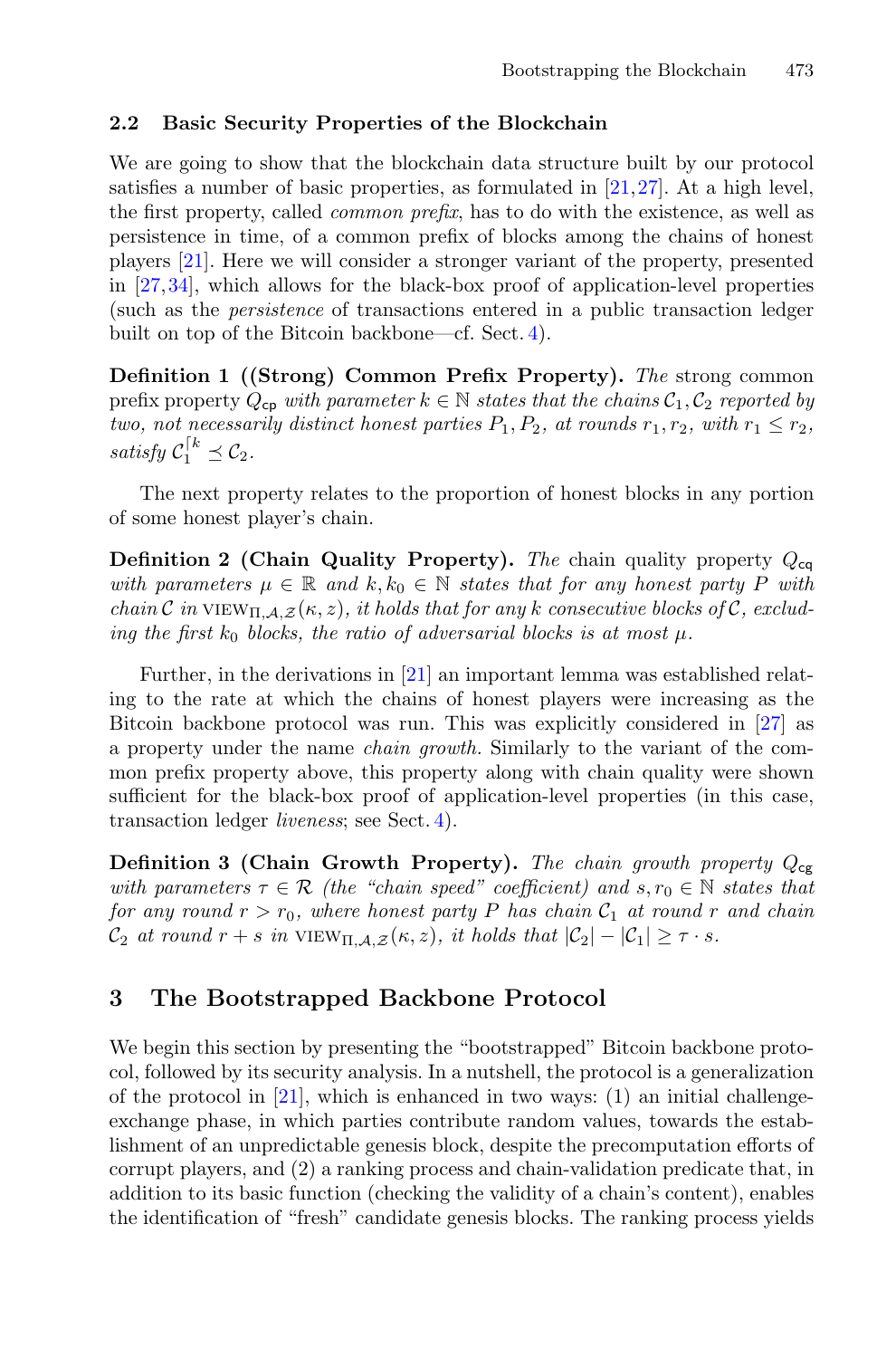a graded list of genesis blocks and is inspired by the "key ranking" protocol in [\[1\]](#page-28-2), where it is used to produce a "graded" PKI, as mentioned in Sect. [1.](#page-0-0)

Before describing the bootstrapped backbone protocol in detail, we highlight its unique features.

- *No trusted setup and individual genesis block mining.* Parties start without any prior coordination and enter an initial challenge-exchange phase, where they will exchange random values that will be used to construct "freshness" proofs for candidate genesis blocks. The parties will run the initial challengeexchange phase for a small number of rounds, and subsequently will try to mine their own genesis blocks individually. Once they mine or accept a genesis block from the network they will engage in mining further blocks and exchanging blockchains as in Bitcoin's blockchain protocol. On occasion they might switch to a chain with a different genesis block. Nevertheless, as we will show, quite soon they will stabilize in a common prefix and a single genesis block.
- *Freshness of genesis block impacts chains' total weight.* Chains rooted at a genesis block will incorporate its weight in their total valuation. Genesis blocks can be quite "heavy" compared to regular blocks and their total valuation will depend on how fresh they are. Their weight in general might be as much as a linear number of regular blocks in the security parameter. Furthermore, each regular block in a chain accounts for 3 units in terms of the total weight of the chain, something that, as we show, will be crucial to account for differences in terms of weight that are assigned to the same genesis block by different parties running the protocol (cf. Remark [1\)](#page-14-0).
- *Personalized chain selection rule.* Given the co-existence of multiple genesis blocks, a ranking process is incorporated into the chain selection rule that, in addition to its basic function (checking the validity of a chain's content) and picking the longest chain, it now also takes into account the freshness degree of a genesis block from the perspective of each player running the protocol. The ranking process effectively yields a graded list of genesis blocks and is inspired by the "key ranking" protocol in [\[1](#page-28-2)], where it is used to produce a "graded" PKI (see further discussion below). The weight value for each genesis block will be thus proportional to its *perceived* "freshness" by each party running the protocol (the fresher the block the higher its weight). It follows that honest players use different chain selection procedures since each predicate is "keyed" with the random coins that were contributed by each player in the challenge-exchange phase (and thus guaranteed to be fresh from the player's perspective). This has the side effect that the same genesis block might be weighed differently by different parties. Despite these differences, we show that eventually all parties accept the same chains as valid and hence will unify their chain selection rule in the course of the protocol.
- *Robustness is achieved after an initial period of protocol stabilization.* All our modifications integrate seamlessly with the Bitcoin backbone protocol [\[21\]](#page-29-0), and we are able to show that our blockchain protocol is a robust transaction ledger, in the sense of satisfying the properties of persistence and liveness.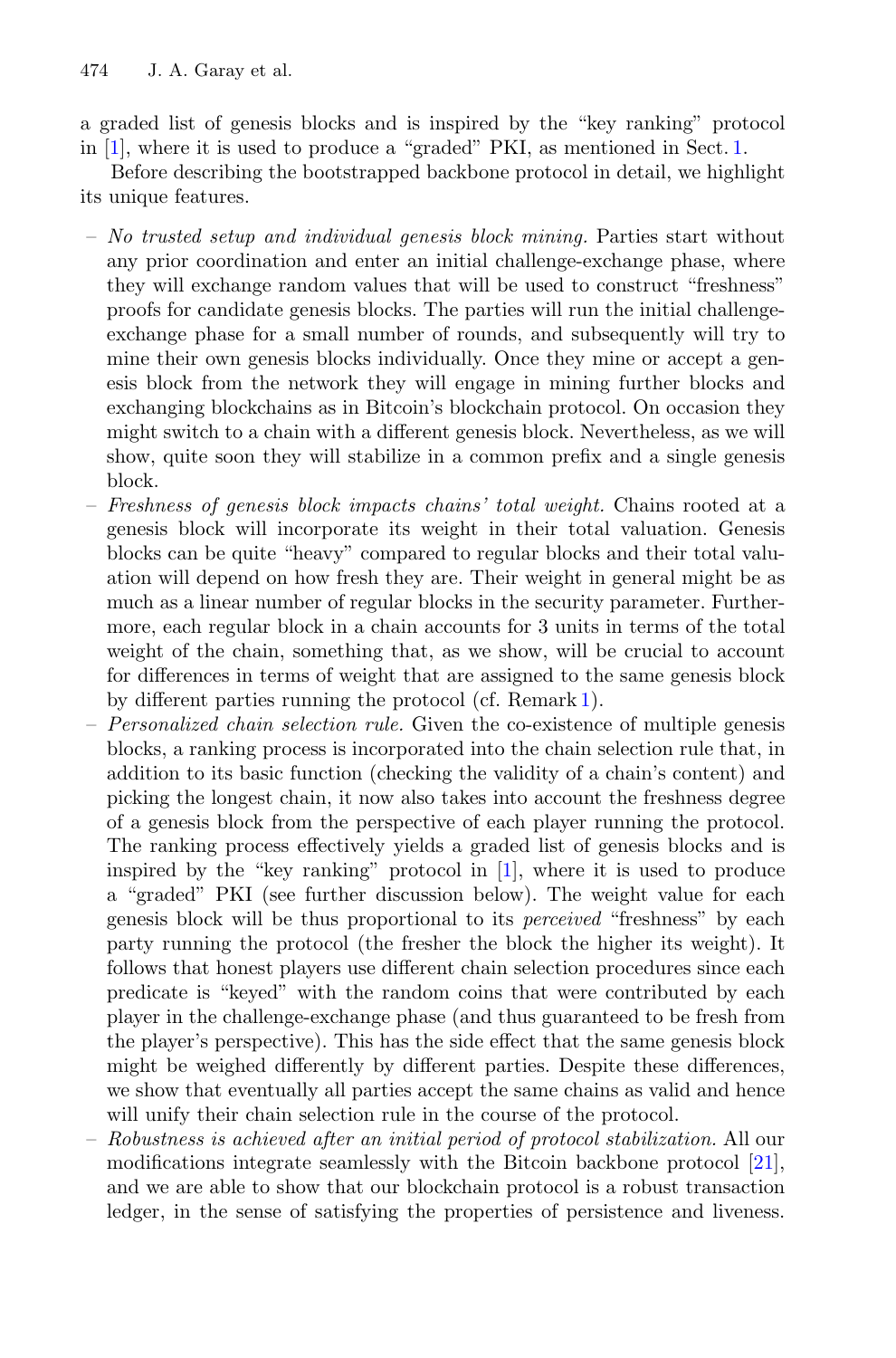Nevertheless, contrary to [\[21](#page-29-0)], the properties are satisfied only after an initial period of rounds where persistence is uncertain and liveness might be slower; this is the period where the parties still stabilize the genesis block and they might be more susceptible to attacks. Despite this, a ledger built on top of our blockchain will be available immediately after the challenges exchange phase. Furthermore, once the stabilization period is over the robust transaction ledger behavior is guaranteed with overwhelming probability (in the length of the security parameter).

#### **3.1 Protocol Description**

The bootstrapped Bitcoin backbone protocol is executed by an arbitrary number of parties over an unauthenticated network (cf. Sect. [2\)](#page-5-0). For concreteness, we assume that the number of parties running the protocol is  $n$ ; however, parties need not be aware of this number when they execute the protocol. Communication over the network is achieved by utilizing a send-to-all DIFFUSE functionality that is available to all parties (and may be abused by the adversary in the sense of delivering different messages to different parties). After an initial ("challenge") phase, each party is to maintain a data structure called a "blockchain," as defined above. Each party's chain may be different, but, as we will prove, under certain well-defined conditions, the chains of honest parties will share a large common prefix.

The protocol description intentionally avoids specifying the type of values that parties try to insert in the chain, the type of chain validation they perform (beyond checking for its structural properties with respect to the hash functions  $G(\cdot), H(\cdot)$ , and the way they interpret the chain. In the protocol description, these actions are abstracted by the external functions  $V(\cdot), I(\cdot), R(\cdot)$  which are specified by the application that runs "on top" of the backbone protocol.

The protocol is specified as Algorithm 1. At a high level, the protocol first executes a challenge-exchange phase for  $l+1$  rounds (*l* will be determined later), followed by the basic backbone functions, i.e., mining and broadcasting blocks; a crucial difference here with respect to the original backbone protocol is that the chain validation process must also verify candidate genesis blocks, which in turn requires updating the validation function as the protocol proceeds. (This, however, only happens in the next  $l$  rounds after the challenge phase.) The protocol's supporting algorithms are specified next.

**The challenge-exchange phase.** In order to generate an unpredictable genesis block, players first execute a "challenge-exchange" phase, where they broadcast, for a given number of rounds  $(l + 1)$ , randomly generated challenges that depend on the challenges received in the previous rounds. The property that is assured is that an honest player's k-round challenge,  $1 \leq k \leq l$ , depends on the  $(k-1)$ -round challenges of all honest players. This dependence is made explicit through the random oracle. The code of the challenge-exchange phase is shown in Algorithm 2.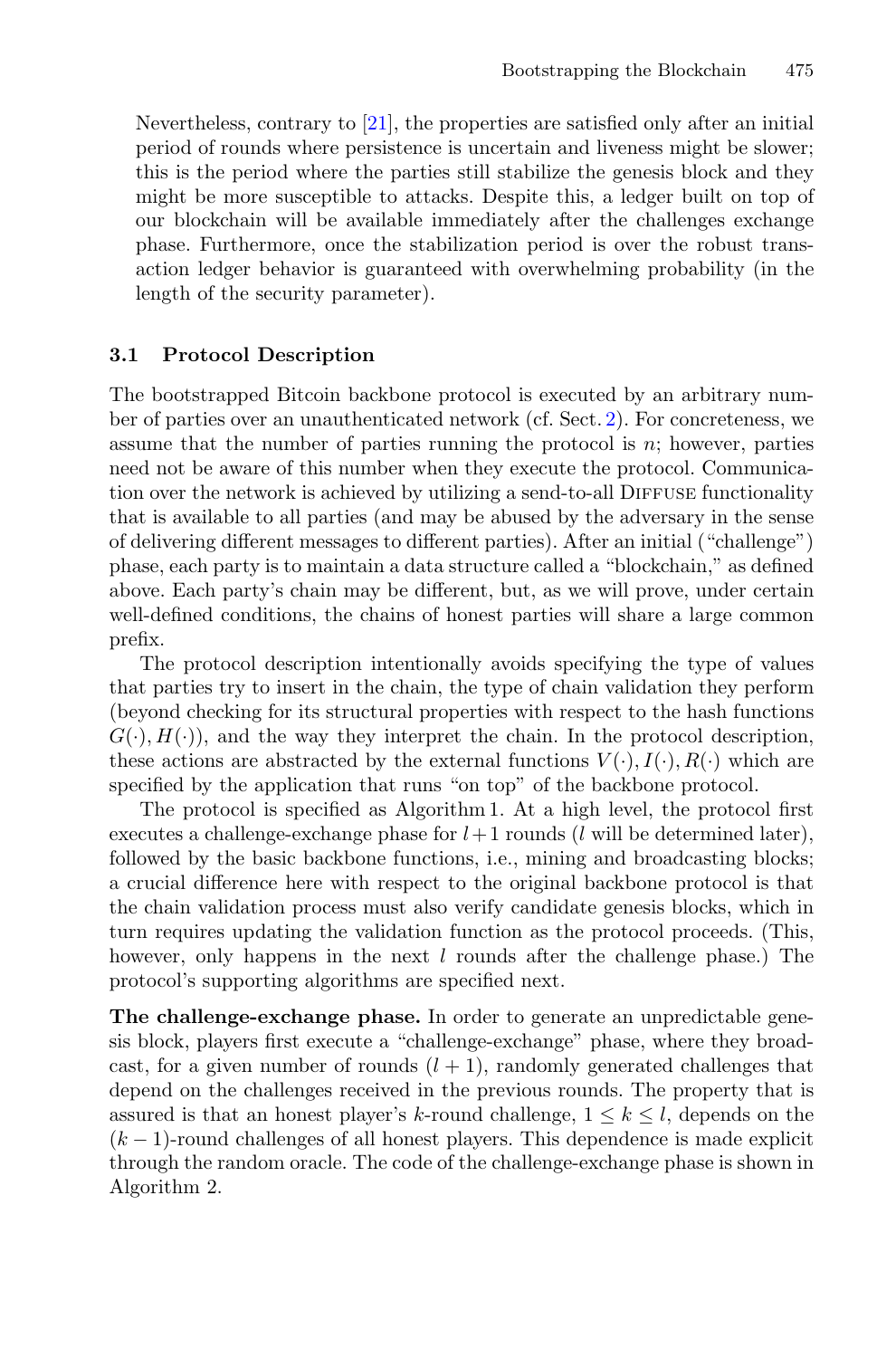**Algorithm 1.** The *bootstrapped backbone* protocol, parameterized by the *input contribution function*  $I(\cdot)$ , the *chain reading function*  $R(\cdot)$ , and parameter l.

```
1: \mathcal{C} \leftarrow \varepsilon2: st \leftarrow \varepsilon<br>3: round \leftarrow 13: round \leftarrow 1<br>
4: Gen \leftarrow \emptyset<br>
4: Gen \leftarrow \emptyset<br>
58t of candidate genesis blocks
                                                                                                               4: Gen ← ∅  Set of candidate genesis blocks
 5: Rank \leftarrow \langle \epsilon \rangle6: (c, A, c) \leftarrow exchangeChallenges(1^{\kappa})7: while True do
 8: k \leftarrow round - l - 2<br>9: M_{Gen} \leftarrow \{(\langle s', x', \rangle)\}9: M_{Gen} \leftarrow \{ (\langle s', x', ctr' \rangle, \langle A'_{l+1}, \dots, A'_{l+1-k} \rangle) \} from RECEIVE()
10: M_{Chain} \leftarrow chains C' found in RECEIVE()
11: (Gen, Rank) \leftarrow \text{updateValidate}(\mathbf{c}, \mathbf{A}, M_{Gen}, Gen, Rank)<br>12: \tilde{C} \leftarrow \text{maxvalid}(\mathcal{C}, M_{Chain}, Gen, Rank)12: \mathcal{C} \leftarrow \text{maxvalid}(\mathcal{C}, M_{Chain}, Gen, Rank)<br>13: \langle st, x \rangle \leftarrow I(st, \tilde{\mathcal{C}}, round, InputT(.), REC
13: \langle st, x \rangle \leftarrow I(st, \tilde{C}, round, \text{INPUT}(), \text{RECEIVE}()<br>14: C_{\text{new}} \leftarrow \text{pow}(x, \tilde{C}, c)14: \mathcal{C}_{\text{new}} \leftarrow \text{pow}(x, \mathcal{C}, c)<br>15: if \mathcal{C} \neq \mathcal{C}_{\text{new}} then
15: if C \neq C_{\text{new}} then<br>16: if C = \epsilon then
16: if C = \epsilon then \triangleright New genesis block has been produced 17: DIFFUSE((C_{\text{new}}, \langle A_{l+1}, \ldots, A_{l+1-(k+1)} \rangle))
17: DIFFUSE( (C_{new}, \langle A_{l+1},...,A_{l+1-(k+1)} \rangle))<br>18: C \leftarrow C_{new}18: C \leftarrow C_{\text{new}}<br>19: DIFFUSE
                       \text{DIFFUSE}(\mathcal{C})20: round \leftarrow round + 1<br>21: if INPUT() contains
               21: if Input() contains Read then
22: write R(\mathbf{x}_c) to OUTPUT()
```
**Validation predicate update.** In the original backbone protocol [\[21\]](#page-29-0), the chain validation function (called validate—see below) performs a validation of the structural properties of a given chain  $\mathcal{C}$ , and remains unchanged throughout the protocol. In our case, however, where there is no initial fresh common random string, the function plays the additional role of checking for valid genesis blocks, and players have to update their validation predicate as the protocol advances (for the first l rounds after the challenge phase).

Indeed, using the challenges distributed in the challenge-exchange phase of the protocol, players are able to identify fresh candidate genesis blocks that have been shared during that phase and are accompanied by a valid proof. In addition, the valid genesis blocks are ranked with a negative dependence on the round they were received. In order to help other players to also identify the same genesis blocks, players broadcast the valid genesis blocks they have accepted together with the additional information needed by the other players for verification. The validation predicate update function is shown in Algorithm 3. Recall that Gen is the set of candidate genesis blocks.

**Chain validation.** A chain is considered valid if in addition to the checks performed by the basic backbone protocol regarding the chain's structural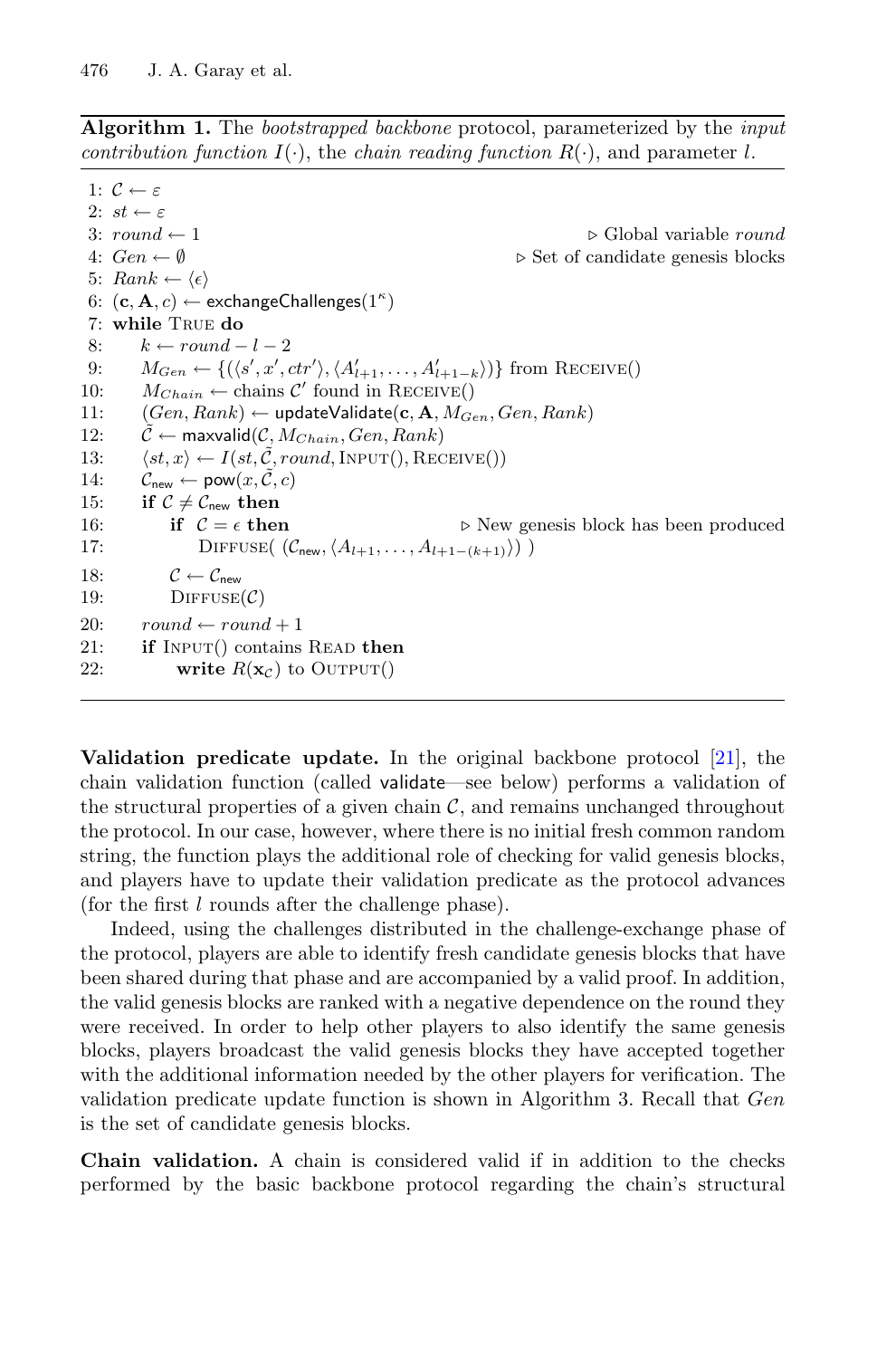**Algorithm 2.** The *challenge-exchange* function. Note that variable round is global, and originally set to 1.

```
1: function exchangeChallenges(1<sup>κ</sup>)
2: c_1 \stackrel{R}{\leftarrow} \{0,1\}^{\kappa}
```

```
3: DIFFUSE(c_1)<br>4: round \leftarrow r \omega
```

```
4: round \leftarrow round + 1<br>5: while round < l + 1
```

```
5: while round \leq l + 1 do<br>6: A_{round} \leftarrow \kappa-bit mess.
6: A_{round} \leftarrow \kappa-bit messages found in RECEIVE()<br>7: r_{round} \leftarrow \{0,1\}^{\kappa}
```

```
7: r_{round} \stackrel{R}{\leftarrow} \{0,1\}^{\kappa}
```

```
8: A_{round} \leftarrow A_{round} || r_{round}<br>9: c_{round} \leftarrow H(A_{round})
```

```
9: c_{round} \leftarrow H(A_{round}) \triangleright Compute challenge
         DIFFUSE(c_{round})
```

```
11: round \leftarrow round + 1<br>12: return (\langle c_1, \ldots, c_l \rangle, \langle A_2 \rangle)return (\langle c_1, \ldots c_l \rangle, \langle A_2, \ldots A_{l+1} \rangle, c_{l+1})
```
**Algorithm 3.** The *validation predicate update* function.

```
1: function updateValidate(\mathbf{c}, \mathbf{A}, M_{Gen}, Gen, Rank)2: k \leftarrow round - l - 2<br>3: if k > l then
 3: if k \geq l then<br>4: return Gen, Rank
                                                                                 \triangleright No updates after round 2l + 25: for each (\langle s', x', ctr' \rangle, \langle A'_{l+1}, \ldots, A'_{l+1-k} \rangle) in M_{Gen} do
 6: if validblock_{q}^{D}(\langle s, x, ctr \rangle) \wedge \langle s, x, ctr \rangle \notin Gen then
 7: flag \leftarrow (H(A'_{l+1}) = s) \wedge (c_{l-k} \in A'_{l+1-k})8: for i = l + 1 - k to l do<br>9: if H(A_i') \notin A_{i+1}' the
 9: if H(A_i') \not\in A_{i+1}' then
10: flag \leftarrow FALSE11: if flag = \text{TRUE} then
12: Gen \leftarrow Gen \cup \langle s, x, ctr \rangle<br>13: Rank(\langle s, x, ctr \rangle) \leftarrow l - l13: Rank[\langle s, x, ctr \rangle] \leftarrow l - k<br>14: DIFFUSE(\langle s, x, ctr \rangle, \langle A'_{l+1} \rangle14: DIFFUSE(\langle s, x, \text{ctr}\rangle, \langle A'_{l+1}, \dots, A'_{l+1-k}, A_{l-k}\rangle) \triangleright Augment A'
                                                                                                            \triangleright Augment A'
     sequence with own A value.
15: return Gen, Rank
```
properties, its genesis block is in the Gen list, which is updated by the updateValidate function (Algorithm 3). The chain validation function is shown in Algorithm 4.

**Chain selection.** The objective of the next algorithm in Algorithm 1, called maxvalid, is to find the "best possible" chain. The accepted genesis blocks have different *weights* depending on when a player received them. It is possible that the same genesis block is received by honest players in two different rounds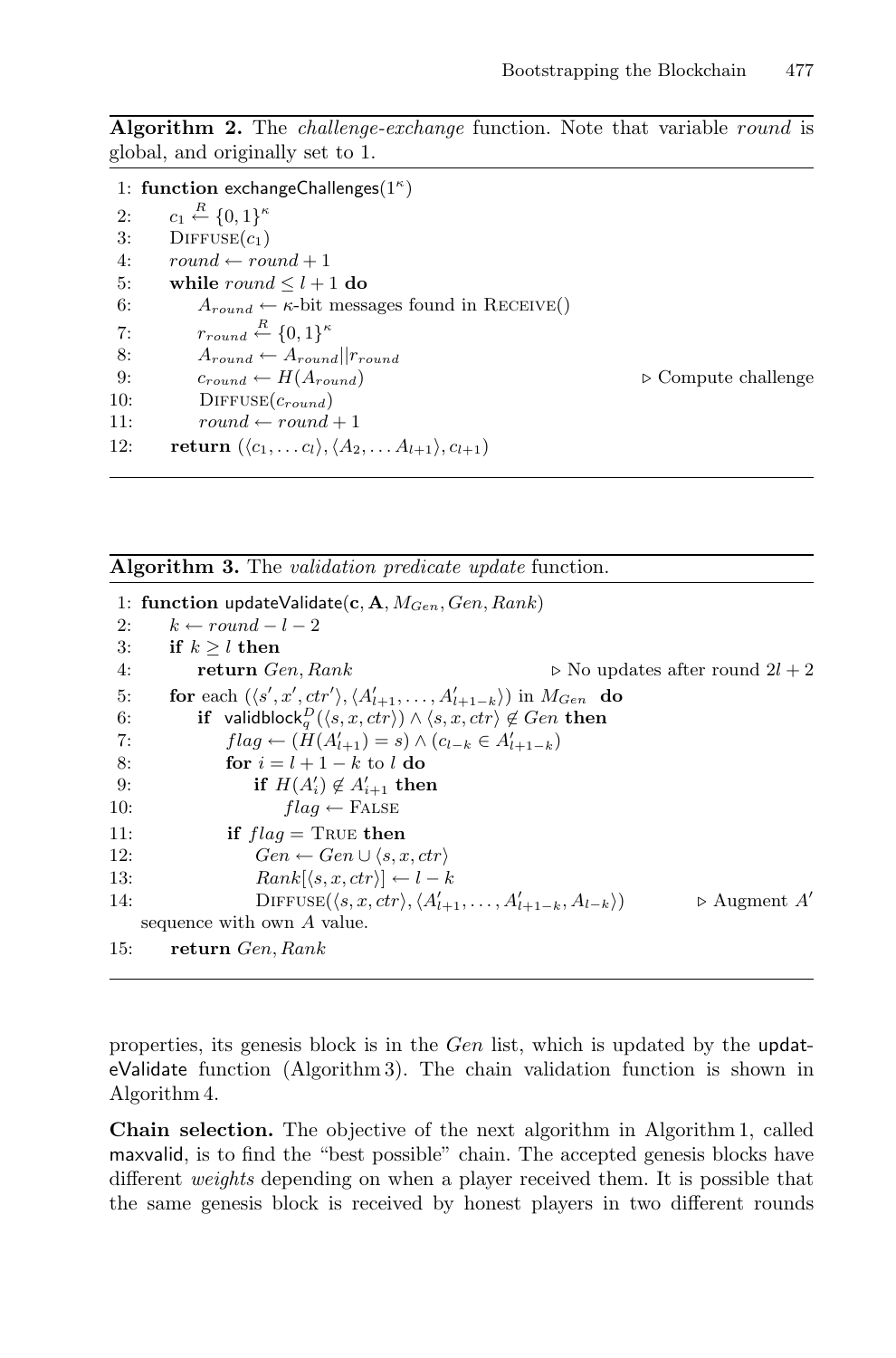(as we show later, those rounds have to be consecutive). In order to take into account the "slack" introduced by the different views honest players may have regarding the same block, as well as the different weights different blocks may have, we let the *weight of a chain* C be equal to the *weight of its genesis block plus three times its length minus one*. The chain selection function is shown in Algorithm 5.

**Algorithm 4.** The *chain validation predicate*, parameterized by q,D, the hash functions  $G(\cdot)$ ,  $H(\cdot)$ , and the *content validation predicate*  $V(\cdot)$ . The input is  $\mathcal{C}$ .

```
1: function validate(C, Gen)<br>2: b \leftarrow V(\mathbf{x}_c) \land (C \neq \varepsilon) \land2: b \leftarrow V(\mathbf{x}_c) \land (C \neq \varepsilon) \land (tail(\mathcal{C}) \in Gen)<br>3: if b = \text{True} then
              \mathbf{if} b = \text{True} then
 4: \langle s, x, \text{ctr} \rangle \leftarrow \text{head}(\mathcal{C})<br>5: s' \leftarrow H(\text{ctr}, G(s, x))5: \qquad s' \leftarrow H(ctr, G(s, x))6: repeat
 7: \langle s, x, ctr \rangle \leftarrow \text{head}(\mathcal{C})<br>8: if validblock_{\alpha}^{D}(\langle s, x, c \rangle)8: if validblock_{q}^{D}(\langle s, x, \text{ctr}\rangle) \wedge (H(\text{ctr}, G(s, x)) = s') then
  9: (s', \mathcal{C}) \leftarrow (s, \mathcal{C}^{\perp 1}) \Rightarrow Retain hash value and remove the head from \mathcal{C}10: else
11: b \leftarrow False<br>12: until (C = \varepsilon) \vee Cuntil (C = \varepsilon) \vee (b = \text{False})13: return b
```
**Algorithm 5.** The function that finds the "best" chain. The input is a set of chains and the list of genesis blocks.

```
1: function maxvalid(C_1, ..., C_k, Gen)<br>2: temp \leftarrow \varepsilon2: temp \leftarrow \varepsilon<br>3: maxwell3: maxweight \leftarrow 0<br>4: for i = 1 to k d
            for i = 1 to k do
 5: if validate(C_i, Gen) then<br>6: weight \leftarrow Rank(\text{tail}(\mathcal{C}))6: weight ← Rank(tail(\mathcal{C}_i)) + 3(|\mathcal{C}_i| - 1)<br>7: if maxweight < weight then
                       if maxweight < weight then
 8: maxweight \leftarrow weight<br>9: temp \leftarrow C_itemp \leftarrow C_i10: return temp
```
**The proof-of-work function.** Finally, we need to modify the proof-of-work function in [\[21](#page-29-0)], so that when a genesis block is mined, the challenge computed in the last round of the challenge-exchange phase will be included in the block. This, in addition to the proof of genesis information sent in the backbone protocol,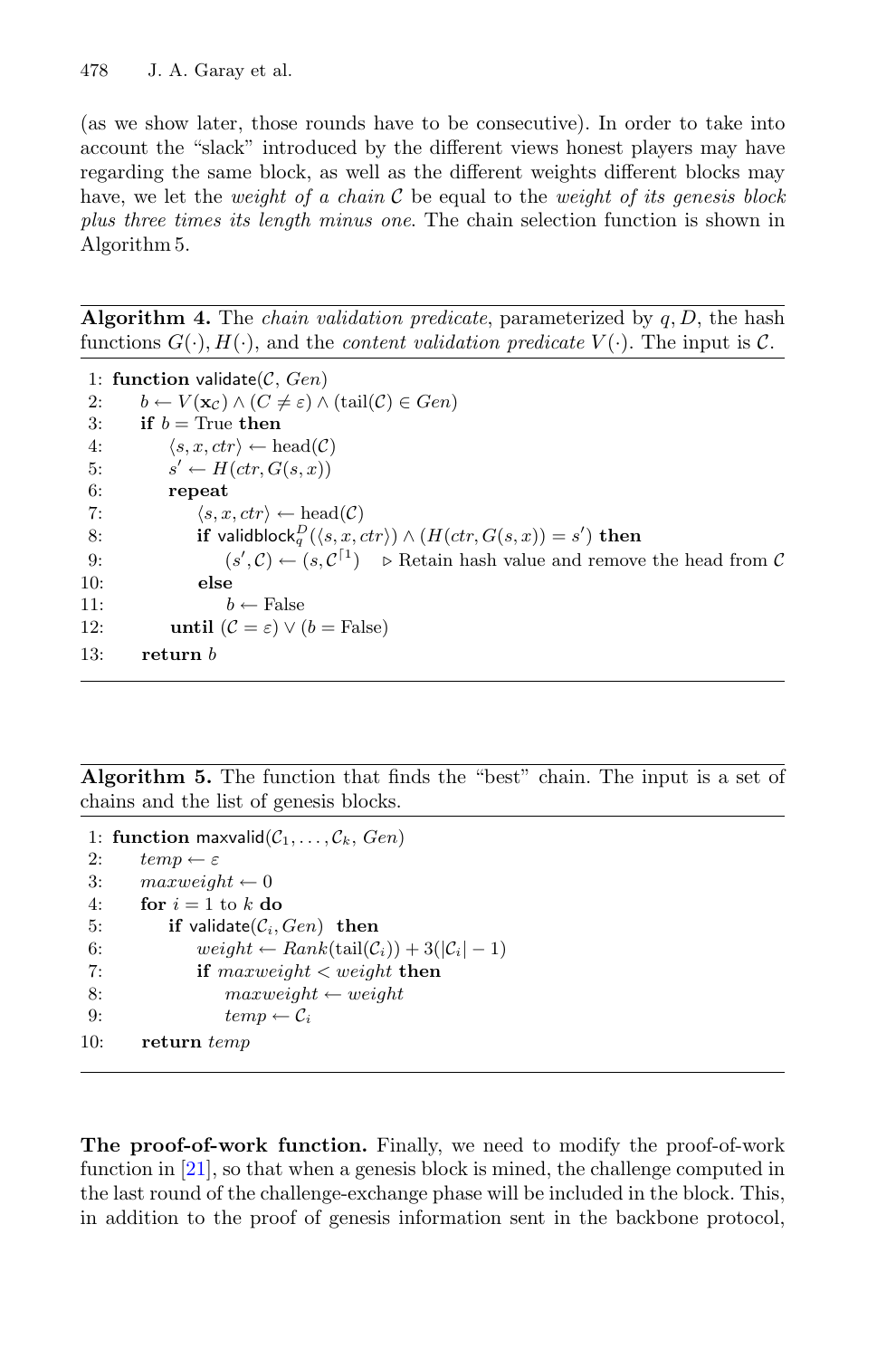is required so that other honest players accept this block as valid and rank it accordingly. The code is presented in Algorithm 6.

**Algorithm 6.** The *proof of work* function, parameterized by q, D and hash functions  $H(\cdot), G(\cdot)$ . The input is  $(x, \mathcal{C}, c)$ .

|     | 1: function $pow(x, \mathcal{C}, c)$                               |                                                   |
|-----|--------------------------------------------------------------------|---------------------------------------------------|
| 2:  | if $\mathcal{C} = \varepsilon$ then                                |                                                   |
| 3:  | $s \leftarrow c$                                                   | $\triangleright$ c is required to prove freshness |
| 4:  | else                                                               |                                                   |
| 5:  | $\langle s', x', ctr' \rangle \leftarrow \text{head}(\mathcal{C})$ |                                                   |
| 6:  | $s \leftarrow H(ctr', G(s', x'))$                                  |                                                   |
| 7:  | $ctr \leftarrow 1$                                                 |                                                   |
| 8:  | $B \leftarrow \varepsilon$                                         |                                                   |
| 9:  | $h \leftarrow G(s,x)$                                              |                                                   |
| 10: | while $(ctr \leq q)$ do                                            |                                                   |
| 11: | if $(H(ctr, h) < D)$ then                                          | $\triangleright$ Proof of work found              |
| 12: | $B \leftarrow \langle s, x, ctr \rangle$                           |                                                   |
| 13: | break                                                              |                                                   |
| 14: | $ctr \leftarrow ctr + 1$                                           |                                                   |
| 15: | return $CB$                                                        | $\triangleright$ Extend chain                     |
|     |                                                                    |                                                   |

Figure [2](#page-14-1) presents the overall structure (phases and corresponding rounds) of the bootstrapped backbone protocol. Next, we turn to its analysis.



<span id="page-14-1"></span><span id="page-14-0"></span>**Fig. 2.** The different phases of the bootstrapped backbone protocol.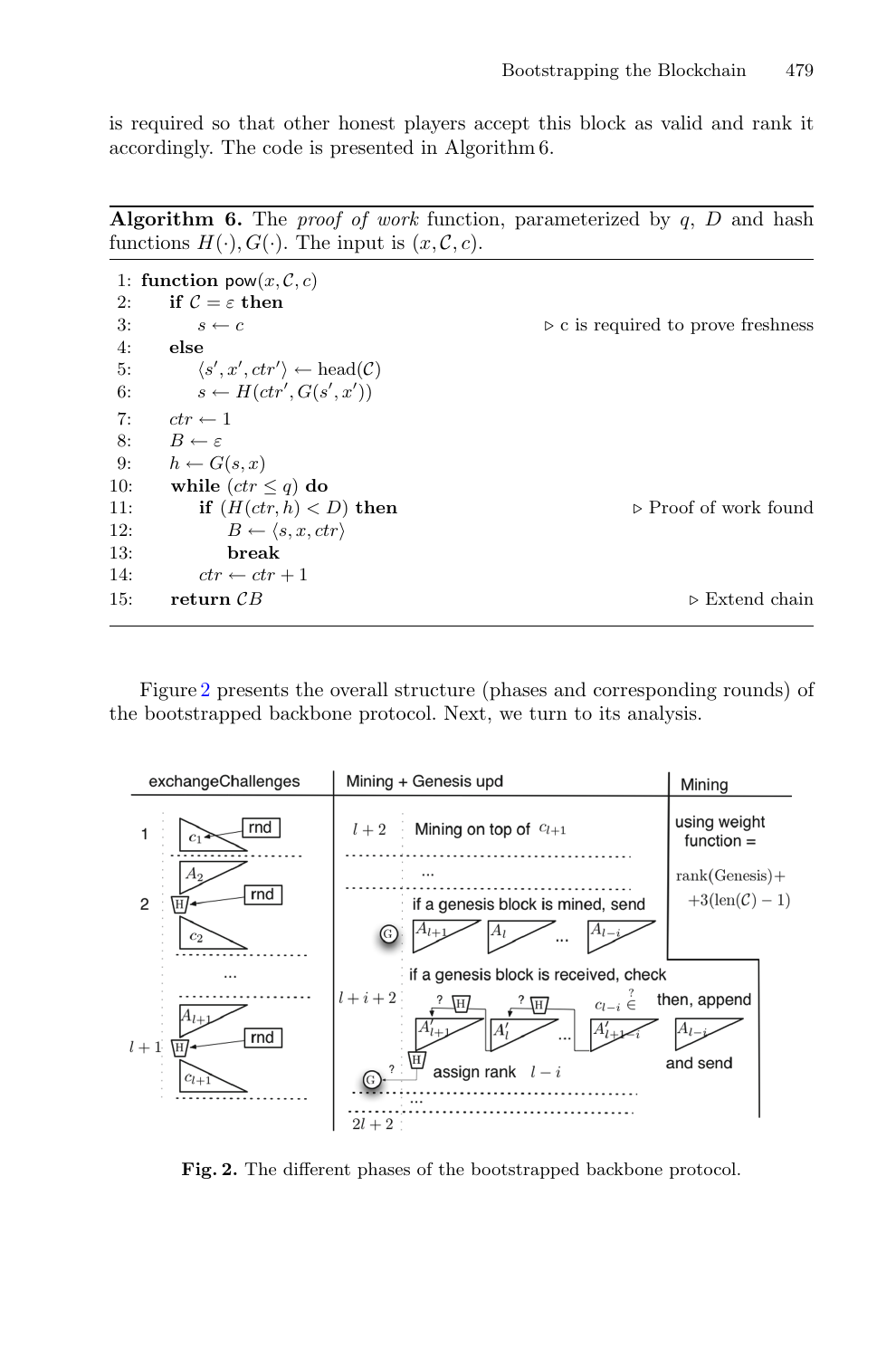*Remark 1.* To understand some of our design choices we briefly give some examples of simpler protocols that don't work. For the first example, assume that we only have one round of challenge exchange i.e.  $l$  equal to 1. With some nonnegligible probability, the adversary can send one block to half of the honest players and another block to the other half. By splitting the honest players in two groups such that no one in the first group will choose the chain of the second and vice versa, agreement becomes impossible. Moreover,  $l$  must be large enough so that at least one honest party computes a genesis block with overwhelming probability. Otherwise the adversary can choose to remain silent and no genesis block will be mined with non-negligible probability.

For the second example assume that blocks weigh less than 3 units, as in the original protocol. Also, assume that somehow the problem of the first example was avoided and honest parties only adopted chains with genesis blocks that everyone had in their genesis block list. In this case, uniquely successful rounds would not imply agreement on a single chain (see Fig. [3\)](#page-15-0), as the adversary would have been able to take advantage of the different views that honest players have regarding the weight of genesis blocks. However, if we set the block weight to 3, this event becomes impossible and makes the analysis a lot easier.

<span id="page-15-0"></span>

**Fig. 3.** An example where blocks weigh 2 units. In the table the weights of the respective chains are depicted. Initially player  $P_1$  has adopted chain  $C_1$  and player  $P_2$  chain  $\mathcal{C}_2$ . Then a uniquely successful round happens and  $\mathcal{C}_2$  is extended to  $\mathcal{C}'_2$ . Notice that,  $P_1$  will not adopt  $C_2$  since it has the same weight as  $C_1$ . If the new block weighted 3 units, all players would have adopted chain  $\mathcal{C}'_2$ .

#### **3.2 Analysis of the Bootstrapped Backbone Protocol**

First, some additional definitions that will become handy in the analysis. We saw in the previous section that genesis blocks are assigned weights, and, further, that a single genesis block may have different weights for different parties depending on when they received it. We extend this notion to chains of blocks.

**Definition 4.** Let  $w_P(B)$  be the weight that P assigned to genesis block B. We *define the weight of a chain* <sup>C</sup> *with genesis block* <sup>B</sup> *(with respect to party* <sup>P</sup>*) to be:*

$$
w_P(\mathcal{C})=w_P(B)+3(|\mathcal{C}|-1).
$$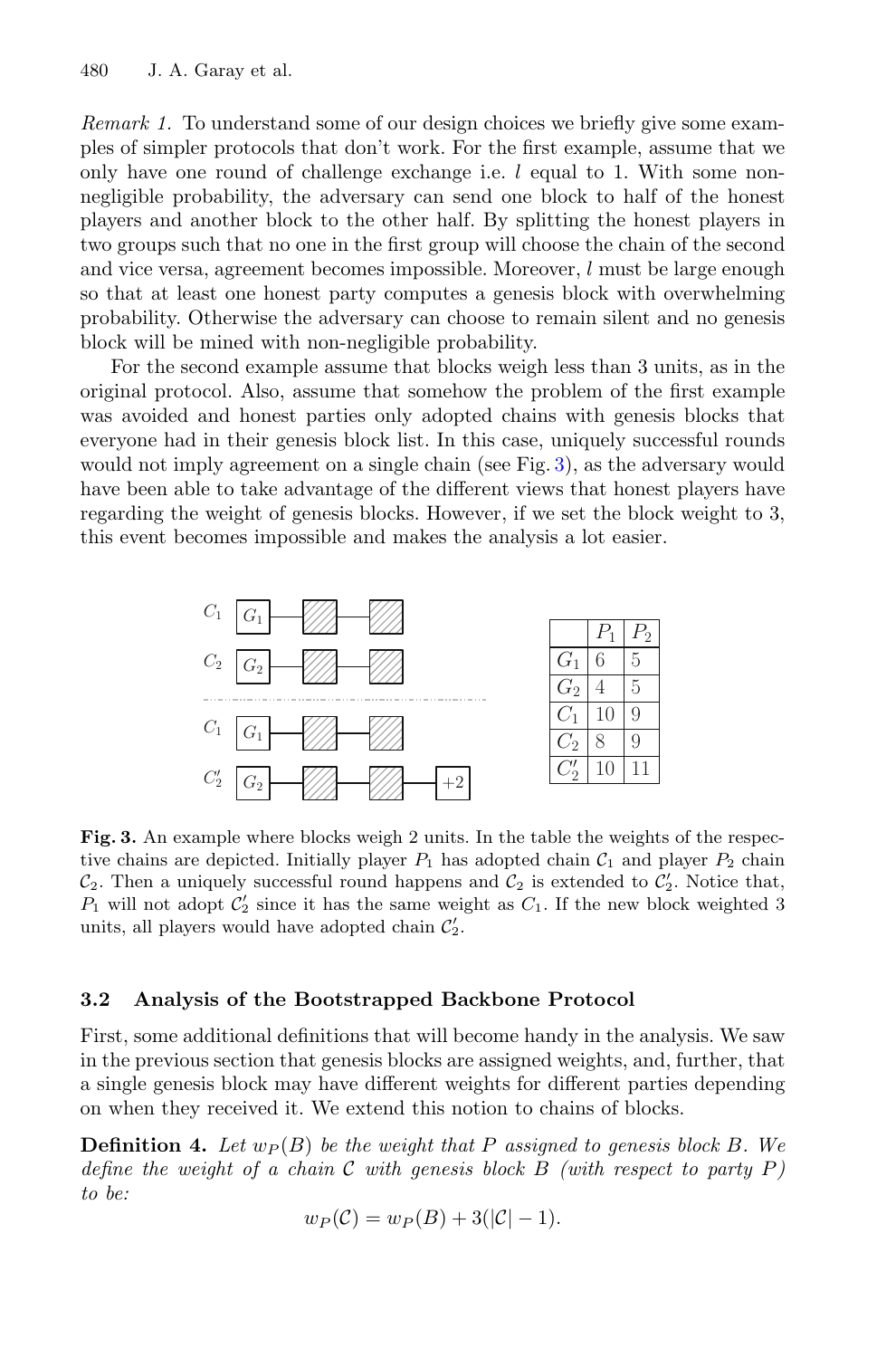*If block B was not received by P until round*  $2l+1$ *, or if*  $C = \epsilon$ *, then*  $w_P(C) = -1$ *.* 

In [\[21\]](#page-29-0), all parties assign the same weight to the same chain, i.e., the length of the chain; thus, for all parties  $P_i, P_j$  we have that  $w_{P_i}(\mathcal{C}) = w_{P_i}(\mathcal{C})$ . In contrast, in our case the genesis block of each chain may have different weight for different parties, akin to some bounded amount of "noise" that is party-dependent being added to the chain weights. We are going to show that if the amount of noise is at most 1, then by letting each new block weigh 3 units our protocol satisfies the chain growth, common prefix and chain quality properties.

#### **Definition 5.** *Regarding chains and their weight:*

- *Define*  $h_{\mathcal{C}} = \max_{P} \{ w_P(\mathcal{C}) \}$  *and*  $\ell_{\mathcal{C}} = \min_{P} \{ w_P(\mathcal{C}) \}.$
- *Let* <sup>C</sup>(B) *denote the truncation of chain* <sup>C</sup> *after its block* <sup>B</sup>*.*
- *For a block* B of a chain C, define  $h_{\mathcal{C}}(B) = h_{\mathcal{C}(B)}$  and similarly for  $\ell_{\mathcal{C}}(B)$ . *(Sometimes we will abuse notation and write*  $\ell(B)$  *instead of*  $\ell_{\mathcal{C}}(B)$ *. As long* as no collision happens  $\ell(B)$  is well defined. The same holds for  $h(B)$ .)
- *For chains*  $C_1$  *and*  $C_2$ *, define*  $C_1 \cap C_2$  *to be the chain formed by their common prefix.*

The following are important concepts introduced in [\[21](#page-29-0)], which we are also going to use in our analysis:

#### **Definition 6.** *A round is called:*

- *–* successful *if at least one honest party computes a solution;*
- *–* uniquely successful *if exactly one honest party computes a solution.*

**Definition 7.** *In an execution blocks are called:*

- *–* honest*, if mined by an honest party,*
- *–* adversarial*, if mined by the adversary, and*
- *–* u.s. blocks*, if mined in a uniquely successful round by an honest player.*

Recall that our model is "flat" in terms of computational power in the sense that all honest parties are assumed to have the same computational power while the adversary has computational power proportional to the number of players that it controls. The total number of parties is  $n$  and the adversary is assumed to control up to t of them (honest parties do not know any of these parameters). Obtaining a new block is achieved by finding a hash value that is smaller than the difficulty parameter  $D$ . Thus, the success probability that a single hash query produces a solution is  $p = \frac{D}{2k}$ , where  $\kappa$  is the length of the hash. The total hashing power of the honest players is  $\alpha = pq(n-t)$ , the hashing power of the adversary is  $\beta = pqt$ , and the total hashing power is  $f = \alpha + \beta$ . Moreover, in [\[21](#page-29-0)], a lower bound on the probability that a round is uniquely successful was established; denoted by  $\gamma$  and equal to  $\alpha - \alpha^2$ . Notice that  $\gamma$  is also a bound for the probability of a round being just successful.

For each round j, we define the Boolean random variables  $X_j$  and  $Y_j$  as follows. Let  $X_j = 1$  iff j was a *successful round*, i.e., at least one honest party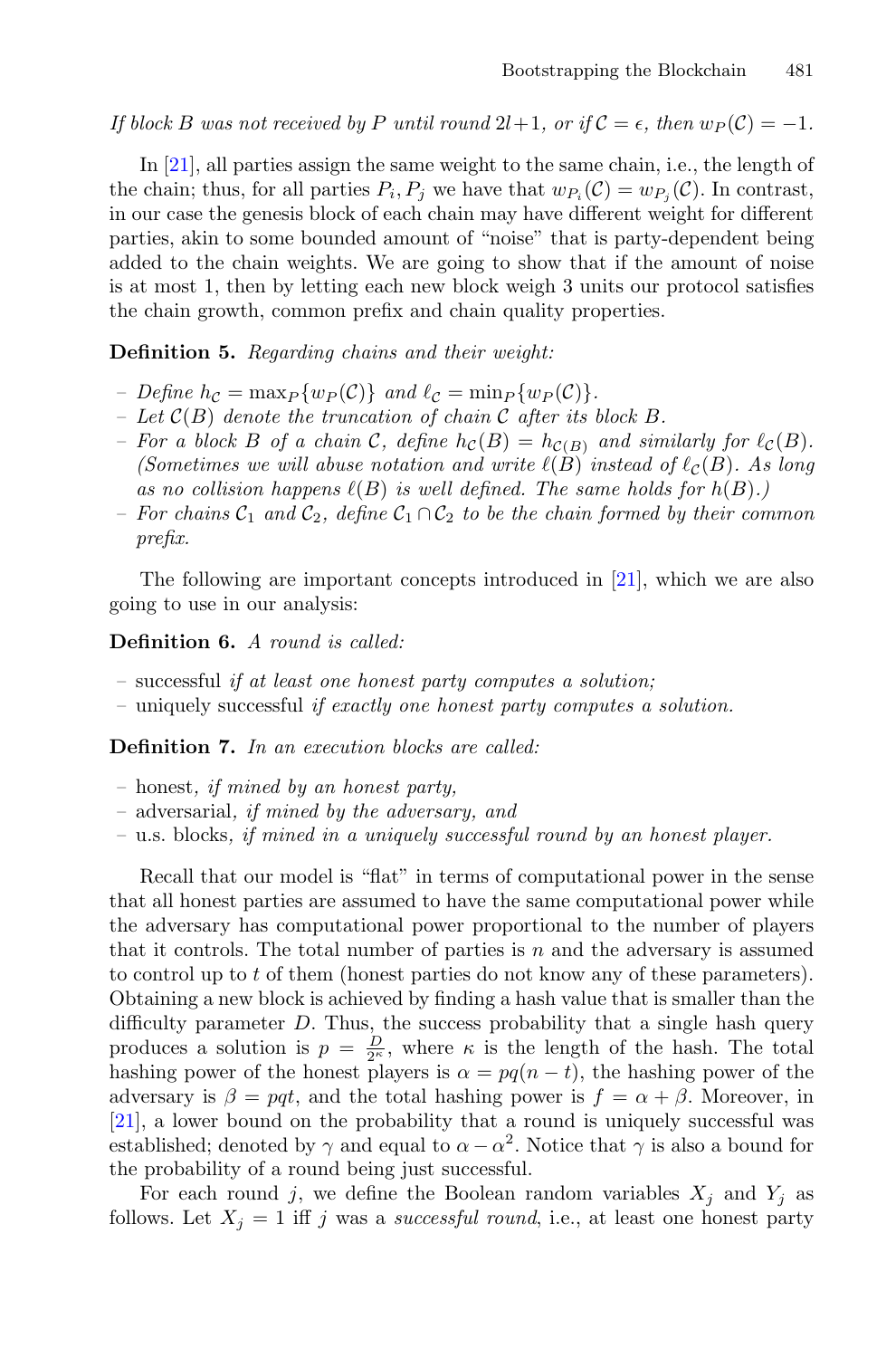computed a POW at round j, and let  $Y_i = 1$  iff j was a *uniquely successful round*, i.e., exactly one honest party computed a POW at round  $i$ . With respect to a set of rounds  $S$ , let  $Z(S)$  denote the number of POWs obtained by the adversary during the rounds in S (i.e., in qt|S| queries). Also, let  $X(S) = \sum_{j \in S} X_j$ and define  $Y(S)$  similarly. Note that  $\gamma|S| \leq \mathbb{E}[Y(S)] \leq \mathbb{E}[X(S)] \leq \alpha|S|$  and  $\mathbb{E}[Z(S)] = \beta|S|.$ 

**Lemma 1.** *If*  $|S| = k$  *and*  $\gamma \geq (1 + \delta)\beta$  *for some*  $\delta \in (0, 1)$ *, then* 

$$
\Pr[Y(S) > (1 + \frac{5\delta}{9})Z(S)] > 1 - e^{-\Omega(\delta^2 k)}.
$$

*Proof.* By the Chernoff bound we have that:

$$
\Pr[Y(S) \le (1 - \frac{\delta}{8}) \mathbb{E}[Y(S)]] \le e^{-\frac{\delta^2 \gamma k}{128}} \text{ and } \Pr[Z(S) \ge (1 - \frac{\delta}{9}) \mathbb{E}[Z(S)] \le e^{-\frac{\delta^2 \beta k}{243}}.
$$

Suppose none of the above events happens. Then, from the union bound, we get that with probability  $1 - e^{-(2 \min(\frac{\beta}{243}, \frac{\gamma}{128})\delta^2 k - \ln(2))}$  it holds that

$$
Y(S) > (1 - \frac{\delta}{8})\gamma k \ge (1 - \frac{\delta}{8})(1 + \delta)\beta k \ge (1 + \frac{5\delta}{9})(1 + \frac{\delta}{9})\beta k > (1 + \frac{5\delta}{9})Z(S).
$$

*Remark 2.* For ease of exposition, in our analysis we will assume that there are no collisions; that is, for any two different queries to the random oracle, always a different response is returned. This would generally be a problem since for example it would break independence of  $X_i, X_j$ , for  $i \neq j$ , and we would not be able to apply the Chernoff bound in the previous lemma. However, since the probability of a collision happening, as well as all other events we consider, is at most  $e^{-\Omega(\kappa)}$ , we can always use the union bound to include the event of no collision occurring to our other assumptions. In addition, we assume that no two queries to the oracle are the same, as formalized by the Input Entropy condition in [\[21\]](#page-29-0).

**Properties of the genesis block generation process.** We now establish a number of properties of the genesis block generation process.

**Lemma 2 (Graded Consistency).** *If any honest party* P<sup>i</sup> *accepts genesis block* B with rank  $w_{P_i}(B) > 1$ , then all honest parties accept B with rank at  $least\ w_{P_i}(B)-1.$ 

*Proof.* Let  $w_{P_i}(B) = k > 1$ . Since  $P_i$  accepted B with rank k at some round r, he must have received a message of the form  $(B, E_{l+1}, \ldots, E_{k+1})$ , where

- B is a valid block that contains  $H(E_{l+1});$
- $E_{k+1}$  contains  $c_k$  and for  $k+2 < j \leq l+1$ ,  $E_j$  contains  $H(E_{j-1})$ ; and
- $c_k$  is the challenge computed by  $P_i$  at round k.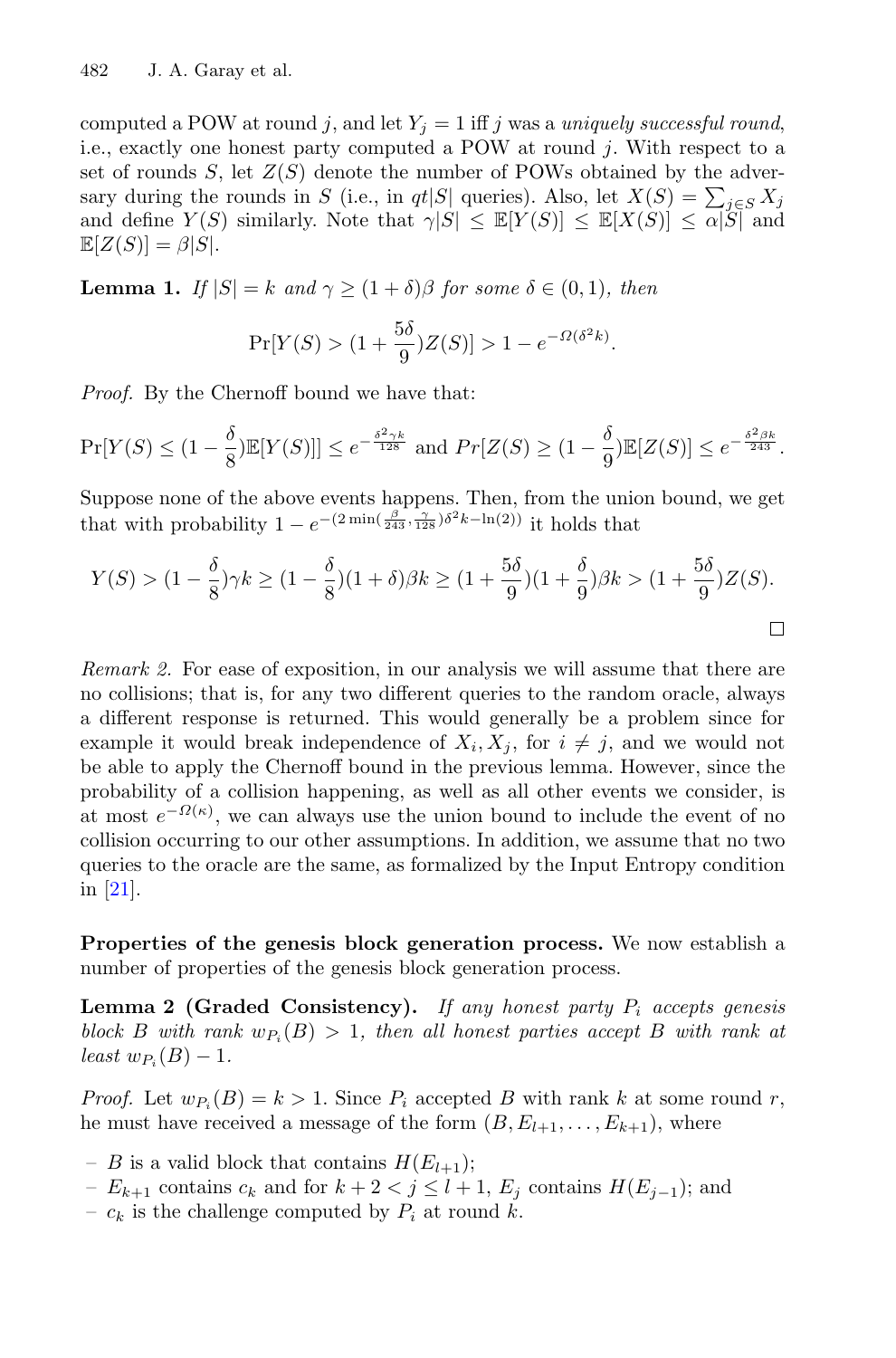Since  $k > 0$ , according to Algorithm 3,  $P_i$  is going to broadcast  $(B, E_{l+1}, \ldots,$  $E_{k+1}, A_k$ , where  $H(A_k) = c_k$  is contained in  $E_{k+1}$  and  $A_k$  contains all the messages received by  $P_i$  at round k. All honest-party challenges of round  $k-1$ were received in this round; therefore, all honest parties have accepted or will accept block B by the next round and the lemma follows.  $\Box$ 

**Lemma 3 (Validity).** *Genesis blocks computed by honest parties before round*  $2l + 2$ , will be accepted by all honest parties in the next round.

*Proof.* Suppose honest party  $P_i$  mined genesis block B at round m. According to Algorithm 1, B contains the challenge he has computed at the last round of the challenge-exchange phase. In addition, when the party broadcasts it, it includes the message sets  $A_{l+1},\ldots,A_r$ , where  $A_i$  contains the messages received by  $P_i$ at round j and  $r = 2l + 2 - m$ . Since  $P_i$  is honest, the following hold:

- B is a valid block that contains  $H(A_{l+1});$
- for  $r + 1 < j \leq l + 1$ ,  $A_j$  contains  $H(A_{j-1});$
- if  $c_r$  is the challenge sent by some honest party at round r, then  $c_r$  is contained in  $A_{r+1}$ ; and
- all honest parties are going to receive the message.

Thus, all honest parties are going to accept B at round  $m + 1$  and the lemma follows.  $\Box$ 

**Lemma 4 (Freshness).** Let  $r \leq l + 2$ . Every block computed before round r *cannot be part of some chain with genesis block* B, where  $w_P(B) \ge r - 1$  *for some honest party* P, with overwhelming probability in the security parameter  $\kappa$ .

**Weak chain growth.** We now turn our attention to the weight of chains and prove a *weak* chain-growth property. In the original Bitcoin backbone protocol [\[21\]](#page-29-0), it was proved that chains grow at least at the rate of successful rounds, independently of the adversary's behavior. Here, at least initially, the chains of honest parties grow in a "weak" manner, in the sense that the adversary is able to slow down this growth by using his own blocks. Later on, we will show that after some specific round our protocol also achieves optimal chain growth.

**Lemma 5.** Let round r such that  $l + 2 \leq r < 2l + 2$ , and suppose that at round r an honest party, say,  $P_1$  has a chain C such that  $w_{P_1}(\mathcal{C}) = d$ . Then, by round s, where  $r \leq s < 2l + 2$ , every honest party P will have received a chain C' of *weight at least*  $w_P(C') = d - 2 + 3 \sum_{i=r}^{s-1} Y_i - \sum_{i=r}^{s-1} Z_i$ .

*Proof* (*Sketch*). Note that every time a uniquely successful round happens, the minimum weight over all parties' chains will increase by 2. Moreover, if the adversary has not diffused any block in the same round the minimum weight increases by 3. By applying this result iteratively, the lemma follows. We refer the reader to the full version of the paper for the full proof. $\Box$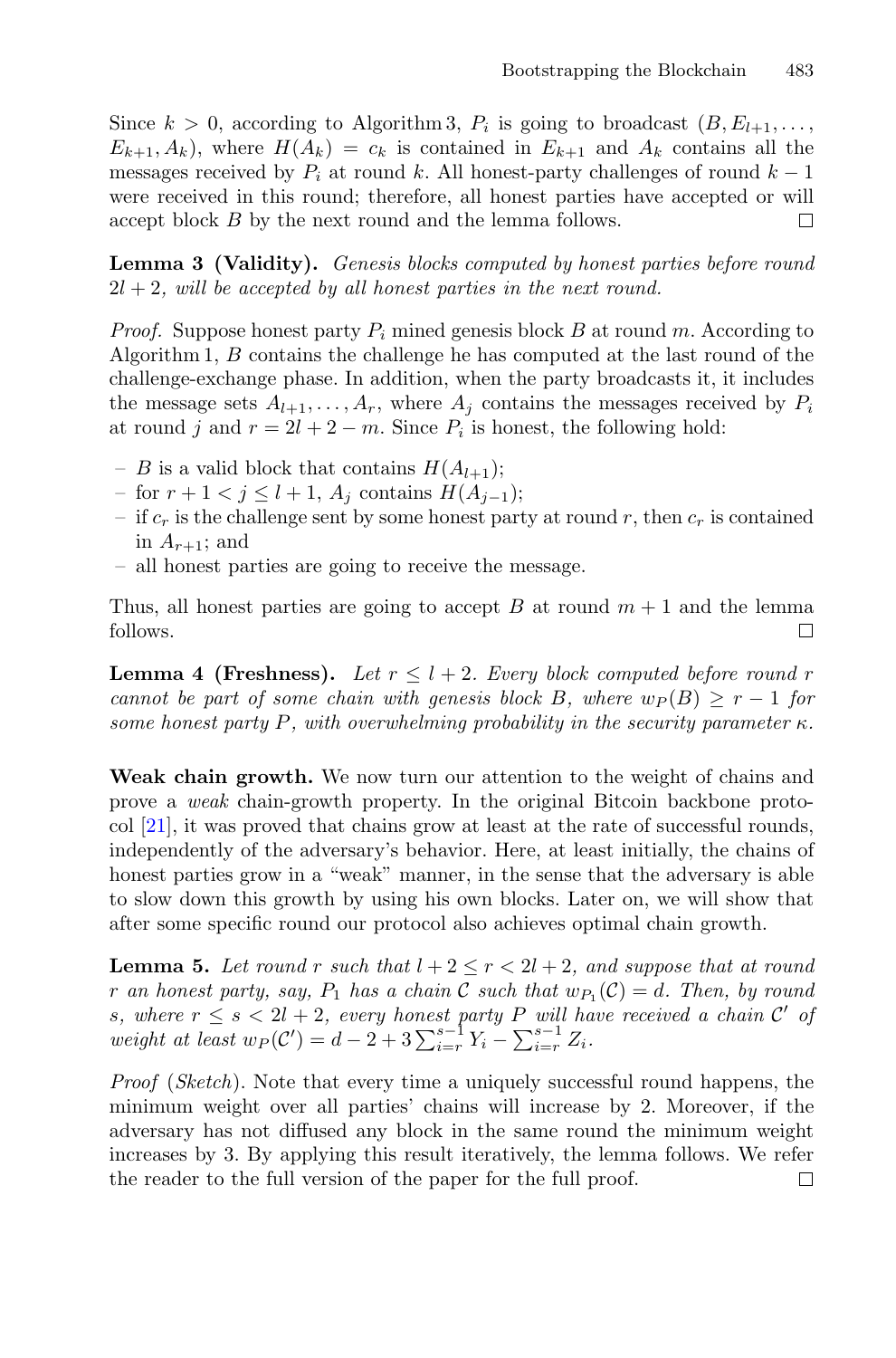**Universal chain validity.** A novelty of our construction is that the same genesis block may have different weight for different parties. Unfortunately, it could be the case that due to the adversary's influence, a genesis block is valid for one party but invalid for another. This could lead to disagreement, in the sense that some honest parties may adopt a chain that others don't because it is not valid for them. We will show that with overwhelming probability such an event cannot occur for our protocol; as such, chain validity is a "universal" property; if some honest party accepts a chain  $\mathcal C$  as valid, then  $\mathcal C$  will also be valid for all other parties.

Notice, that in order to prove the following lemma we need  $l$  to be greater than a value that depends on  $1/\gamma$ , i.e. the expected time it takes for honest parties to mine a block, and the security parameter  $\kappa$  (see also Remark [1\)](#page-14-0). Intuitively l should be large enough so that (i) honest parties mine at least one block at this time interval, and (ii) any adversarial chain that is based on a genesis block broadcast at the end of the bootstraping phase will never be adopted by honest parties (because such genesis block will have too small weight in comparison).

**Lemma 6.** *Suppose that for some*  $\delta \in (0, 1), 3(1 + \delta)f < 1, l > \frac{(1 - \delta)k/\gamma + 3}{1 - 3(1 + \delta)f}$ , and  $\gamma \geq (1+\delta)\beta$ , and that at round r an honest party P has chain C. Then C will *also be valid for all other parties from this round on with probability*  $1-e^{-\Omega(\delta^2 k)}$ *.* 

The complete version of the weak chain growth lemma follows from the argument we've made above.

**Corollary 1.** *Suppose that for some*  $\delta \in (0,1)$ ,  $3(1+\delta)f < 1$ ,  $l > \frac{(1-\delta)k/\gamma+3}{1-3(1+\delta)f}$ , *and*  $\gamma \geq (1+\delta)\beta$ *. Let round r such that*  $r \geq l+2$ *, and suppose that at round r* an honest party, say,  $P_1$  has a chain C such that  $w_{P_1}(\mathcal{C}) = d$ . Then, by round s, *where*  $r \leq s$ , every honest party P will have received a chain  $\mathcal{C}'$  of weight at least  $w_P(\mathcal{C}') = d - 2 + 3 \sum_{i=r}^{s-1} Y_i - \sum_{i=r}^{s-1} Z_i$  *with probability at most*  $1 - e^{-\Omega(\delta^2 k)}$ .

<span id="page-19-0"></span>*Remark 3.* Note further that the dependency of  $\gamma$  on n does not undermine the scalability of the round complexity of our protocol. This claim is argued on the basis that the difficulty level D can be set proportional to  $1/n$ , so that  $\gamma$  can be treated as a constant and then  $l$  is in essence independent of  $n$  (note that both parameters would be polynomials in  $\kappa$ ).

<span id="page-19-1"></span>**A bound on adversarially precomputed blocks.** The honest parties begin mining right after the challenge-exchange phase. Note that it does not help the adversary to precompute blocks before the challenge-exchange phase, except for the small probability of the event that some of his blocks happen to extend future blocks. We have shown that the adversary cannot create a private chain that honest parties will adopt if he starts mining at the first round of the challengeexchange phase. It is though possible to start mining *after* the first round in order to gain some advantage over the honest parties. The following lemma provides a bound on the number of blocks mined during the challenge-exchange phase with sufficient weight so that they can be later used by the adversary.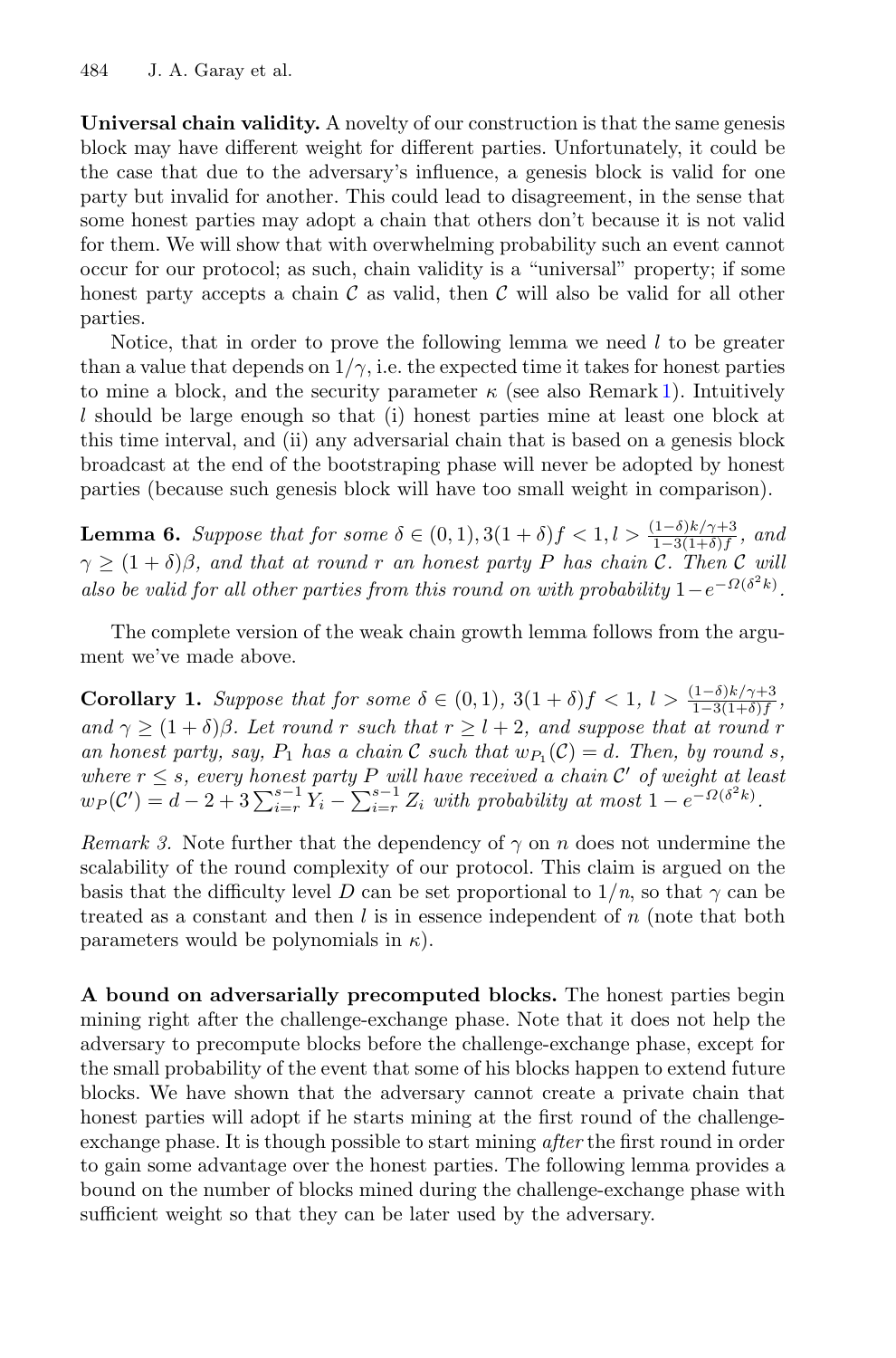**Lemma 7** (Precomputed blocks). *Assume*  $3(1+\delta)f < 1$  *and*  $l > \frac{(1-\delta)k/\gamma+3}{1-3(1+\delta)f}$ , *for some*  $\delta \in (0,1)$ *. Let* R *be the set that contains any adversarial block* B *mined before round*  $l + 2$ *, where*  $h(B) > l - 1 - (1 - \delta)\delta^2 k$ *. Then*  $\Pr[|R| > \frac{5\delta}{9}k\beta] \le$  $e^{-\Omega(\delta^4 k)}$ .

*Proof* (Sketch). We first show that the adversary cannot take advantage of blocks which belong to chains whose genesis block was computed early on in the challenge exchange phase. Hence, with overwhelming probability she can only use blocks computed near the end of the challenge exchange phase; remember that the weight of a genesis block is small if it is mined early in the challenge exchange phase. By applying appropriate Chernoff bounds the result follows. We refer the reader to the full version of the paper for the full proof.  $\Box$ 

We are now ready to prove the security properties listed in Sect. [2.2.](#page-8-1)

**Common Prefix.** Every time a uniquely successful round happens all honest players converge to one chain, unless the adversary broadcasts some new block. This turns out to be a very important fact and a consequence of it is described in the next lemma.

<span id="page-20-0"></span>**Lemma 8.** *Suppose block* <sup>B</sup> *in chain* <sup>C</sup> *is a u.s. block and consider a chain* <sup>C</sup> *such that*  $B \notin \mathcal{C}'$ *. If*  $\ell_{C'} \geq \ell_{C}(B) - 1$  *then there exists a unique adversarial block*  $B'$  such that  $\ell_{\mathcal{C}'}(B') \in [\ell_{\mathcal{C}}(B) - 1, \ell_{\mathcal{C}}(B) + 1]$ *. Moreover, if* B is not a genesis *block, then*  $B'$  *will also not be a genesis block.* 

*Proof.* Assume block  $B$  was mined at some round  $r$ . If  $B$  is not a genesis block, then for any honest block B" mined before round r it should hold that  $\ell(B'')$  <  $\ell(B)-2$ . Otherwise, at round r no honest party would choose the parent of B to mine new blocks. If  $B$  is a genesis block, then no other honest party has mined a block in some previous round. On the other hand, for any honest block B mined after round r it must hold that  $\ell(B'') \geq \ell(B) - 1 + 3 = \ell(B) + 2$ , since honest parties will only extend chains of length at least  $\ell(B)-1$  after this round. Thus, if a block with weight in the given interval exists, it must be adversarial.

For the sake of contradiction, suppose  $B$  is not a genesis block while  $B'$  is a genesis block and let B'' be the parent of B. Then  $h_{\mathcal{C}}(B'') < \ell_{\mathcal{C}'}(B')$  since  $h_{\mathcal{C}}(B'') \leq \ell_{\mathcal{C}}(B) - 2$ . This implies than every honest party received B' before block  $B''$ . But then, no honest party would mine on the parent of  $B$ , because he would have lower weight than  $B'$ , which leads to a contradiction. Hence, the lemma follows.  $\Box$ 

<span id="page-20-1"></span>We use Lemma [8](#page-20-0) in order to show that the existence of a fork implies that the adversary has mined blocks proportional in number to the time the fork started.

**Theorem 1.** *Assume*  $3(1+\delta)f < 1, l > \frac{(1-\delta)k/\gamma+3}{1-3(1+\delta)f}, \gamma \ge (1+\delta)\beta$ *, for some real*  $\delta \in (0,1)$ *. Let* S *be the set of the chains of the honest parties from round*  $2l + 2$ *and onwards of the bootstrapped backbone protocol. Then the probability that* S *does not satisfy the strong common-prefix property with parameter* k *is at most*  $e^{-\Omega(\delta^4 k)}$ .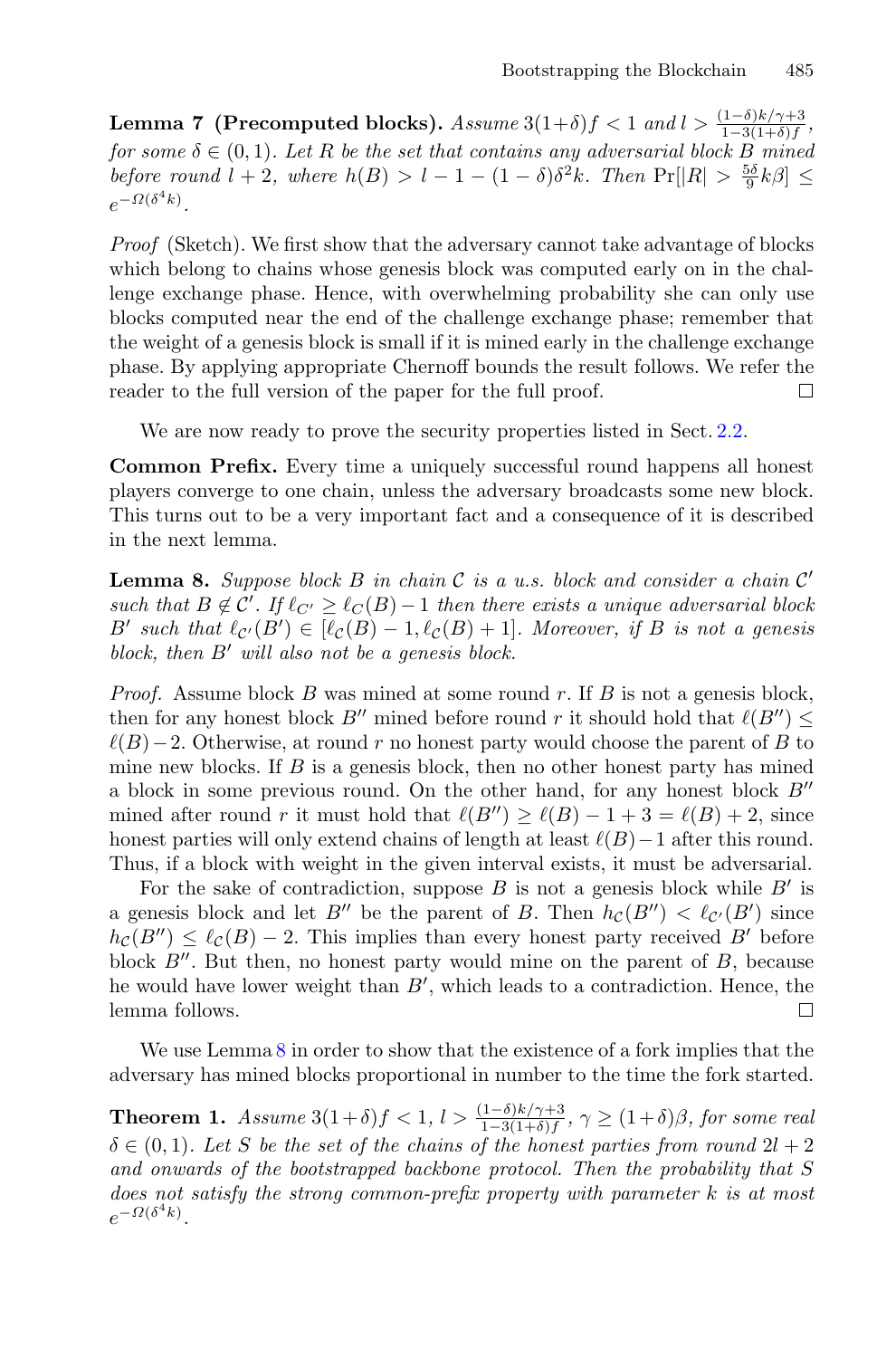*Proof* (Sketch). We are going to use Lemma [8](#page-20-0) to match u.s. blocks to adversarial ones. Function  $\ell$  will help us show that the matched blocks are distinct; every pair of matched blocks is very close with respect to the  $\ell$  function, while pairs of u.s. blocks can be very far under specific conditions. Initially, we construct such a matching whenever we have a fork between two chains  $C_1$ ,  $C_2$ , either by matching adversarial blocks alternatively to each of the chains or by matching consecutive u.s. blocks on the same chain to consecutive adversarial blocks in the other chain.

Using this result, we prove that if a "deep" enough fork exists, the adversary must have mined more blocks than his hashing power allows, which leads to a contradiction. In more detail, the initial fork implies the existence of some honestly mined block B that is part of the common prefix of the two chains. Starting from B we construct a matching of all u.s. blocks mined after it, by picking "deeper" and "deeper" forks and repeatedly applying the matching procedure. Using the upper bound on precomputed blocks established in Lemma [7,](#page-19-1) we can show that the adversary is able to mine a sufficient number of blocks only with negligible probability. Hence, the theorem follows.  $\Box$ 

**Chain Growth.** We proved that after round  $2l + 1$  the strong common-prefix property is satisfied. This implies that all players share a common genesis block after this round. The next lemma shows that this is sufficient in order to get chain growth at the same level as in the original Backbone protocol.

<span id="page-21-0"></span>**Lemma 9.** *Suppose that at round* <sup>r</sup> *an honest party* <sup>P</sup><sup>1</sup> *has a chain* <sup>C</sup> *of weight*  $w_{P_1}(\mathcal{C}) = d$  *and all honest parties after round*  $r - 1$  *adopt chains that share the same genesis block B. Then, by round*  $s \geq r$ *, every honest party* P *will have received a chain*  $C'$  *of weight at least*  $w_P(C') = d - 1 + 3\sum_{i=r}^{s-1} X_i$ *.* 

*Proof.* Since all parties adopt chains with the same genesis block after round  $r-1$ , and  $P_1$  has adopted a chain C of weight d, there are two cases: either (1)  $\ell_c = d - 1$  and any chain that honest parties adopt after round  $r - 1$  has a weight that is congruent to d or  $d-1$  modulo 3, or (2)  $\ell_c = d$  and the weight is congruent to d or  $d + 1$  modulo 3. This observation is implied from the fact that each extra block adds 3 units of weight to the chain and  $B$  can only have two different weights under the views of honest parties.

It is sufficient to study only one of the two cases so w.l.o.g. suppose that the weight of the chains is congruent to d or  $d-1$  modulo 3. The proof is by induction on  $s-r \geq 0$ . For the basis  $(s=r)$ , observe that if at round r  $P_1$  has a chain C of weight  $w_{P_1}(\mathcal{C}) = d$ , then he broadcast C at an earlier round (than r). It follows that every honest party P will receive C by round r and  $w_P(\mathcal{C}) \geq d-1$ .

For the inductive step, note that by the inductive hypothesis every honest party P has received a chain  $\mathcal{C}'$  of weight at least  $w_P(\mathcal{C}') = d' = d-1+3\sum_{i=r}^{s-2} X_i$ by round  $s - 1$ . When  $X_{s-1} = 0$  the statement follows directly, so assume  $X_{s-1} = 1$ . Observe that every honest party queried the oracle with a chain of weight at least d' at round  $s - 1$ . It follows that every honest party P successful at round  $s - 1$  broadcast a chain  $\mathcal{C}'$  of weight at least  $w_P(\mathcal{C}') = d' + 3$ . For every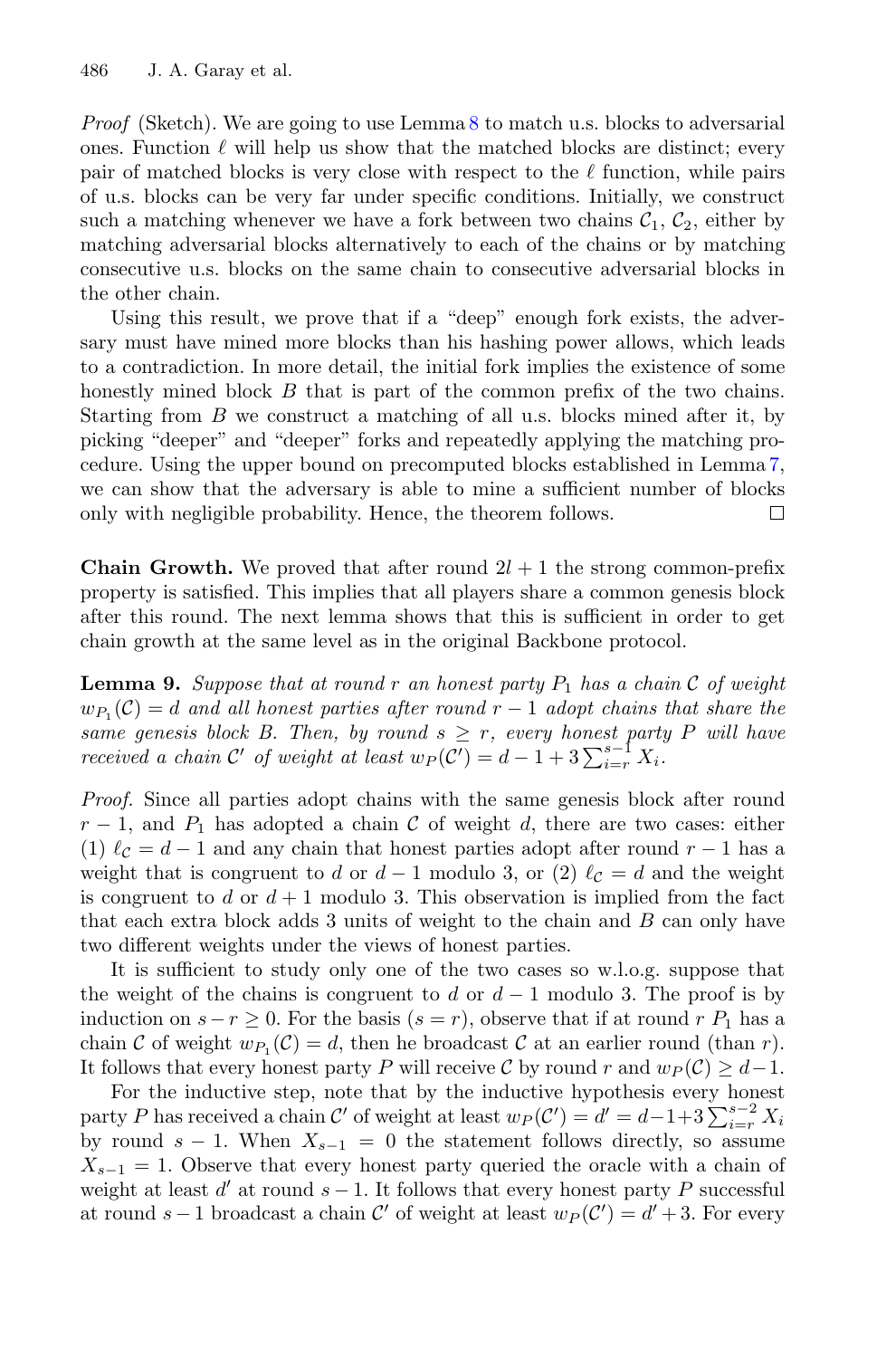other party P' it holds that  $w_{P'}(\mathcal{C}') \geq d' + 2 \geq d - 1 + 3 \sum_{i=r}^{s-1} X_i - 1$ . However, no chain that an honest party adopts can have length  $d' + 2$ , because  $d' + 2$  is congruent to  $d - 2$  modulo 3. Thus all honest parties adopt chains that have length at least  $d' + 3$  and the lemma follows. length at least  $d' + 3$  and the lemma follows.

It can be easily shown that Lemma [9](#page-21-0) implies the chain growth property after round  $2l + 1$ .

**Theorem 2.** *Assume*  $3(1+\delta)f < 1, l > \frac{(1-\delta)k/\gamma+3}{1-3(1+\delta)f}, \gamma \geq (1+\delta)\beta$ , for some real  $\delta \in (0,1)$ *. The bootstrapped Bitcoin protocol satisfies the chain growth property for*  $r_0 = 2l + 2$  *with speed coefficient*  $(1 - \delta)\gamma$  *and probability at least*  $1 - e^{-\Omega(\delta^4 s)}$ *.* 

**Chain Quality.** We first observe a consequence of Theorem [1.](#page-20-1)

**Lemma 10.** *Assume*  $3(1+\delta)f < 1, l > \frac{(1-\delta)k/\gamma+3}{1-3(1+\delta)f}, \gamma \ge (1+\delta)\beta$ , for some real  $\delta \in (0,1)$ *. From round*  $2l + 2$  *and onwards of the bootstrapped backbone protocol, the probability that the adversary has a chain which is more than* k *blocks longer than the chain of some honest party is at most*  $e^{-\Omega(\delta^4 k)}$ .

*Proof.* Given any execution and an adversary that at a round  $r$  has a chain  $\mathcal C$ which is k blocks longer than the chain  $\mathcal{C}'$  of an honest party P, we can define an adversary such that at round  $r+1$  the common-prefix property does not hold for parameter k. The adversary simply sends  $C$  to  $P' \neq P$  at round r.  $\Box$ 

<span id="page-22-1"></span>**Theorem 3.** *Assume*  $3(1+\delta)f < 1, l > \frac{(1-\delta)k/\gamma+3}{1-3(1+\delta)f}, \gamma \geq (1+\delta)\beta$ *, for some real*  $\delta \in (0, 1/2)$ *. Suppose* C belongs to an honest party and consider any k consecutive *blocks of* <sup>C</sup> *computed after round* <sup>2</sup>l+2 *of the bootstrapped backbone protocol. The probability that the adversary has contributed more than*  $(1 + \frac{\delta}{2})\frac{\beta}{\gamma} \cdot k \leq (1 - \frac{\delta}{3})k$ *of these blocks is less than*  $e^{-\Omega(\delta^5 k)}$ .

<span id="page-22-2"></span>**Corollary 2.** *Assume*  $3(1+\delta)f < 1, l > \frac{(1-\delta)k/\gamma+3}{1-3(1+\delta)f}, \gamma \geq (1+\delta)\beta$ , for some real  $\delta \in (0, 1/2)$ *. The bootstrapped Bitcoin protocol satisfies the chain-quality property* with parameters  $\mu = (1 + \frac{\delta}{2})\frac{\beta}{\gamma}$ ,  $k_0 = 2f(1 + \delta)(l + 1)$ , and k, with probability at  $least 1-e^{\Omega(\delta^5 k)}$ .

*Proof.* Note that the next two events occur with probability at least  $1 - e^{\Omega(\delta^2 l)}$ , for any  $\delta \in (0,1)$ . The honest parties in the first  $l+1$  rounds have computed at most  $\alpha(1+\delta)(l+1)$  blocks. The adversary, who might have been mining also during the challenges phase, has computed at most  $2\beta(1+\delta)(l+1)$ . The statement then follows from Theorem [3,](#page-22-1) since  $\alpha(1+\delta)(l+1) + 2\beta(1+\delta)(l+1)$  $2f(1+\delta)(l+1)$ .  $\Box$ 

## <span id="page-22-0"></span>**4 Applications of the Bootstrapped Backbone Protocol**

In this section we present applications of our construction, starting with its primary/original one: a distributed ledger, i.e., a public and permanent summary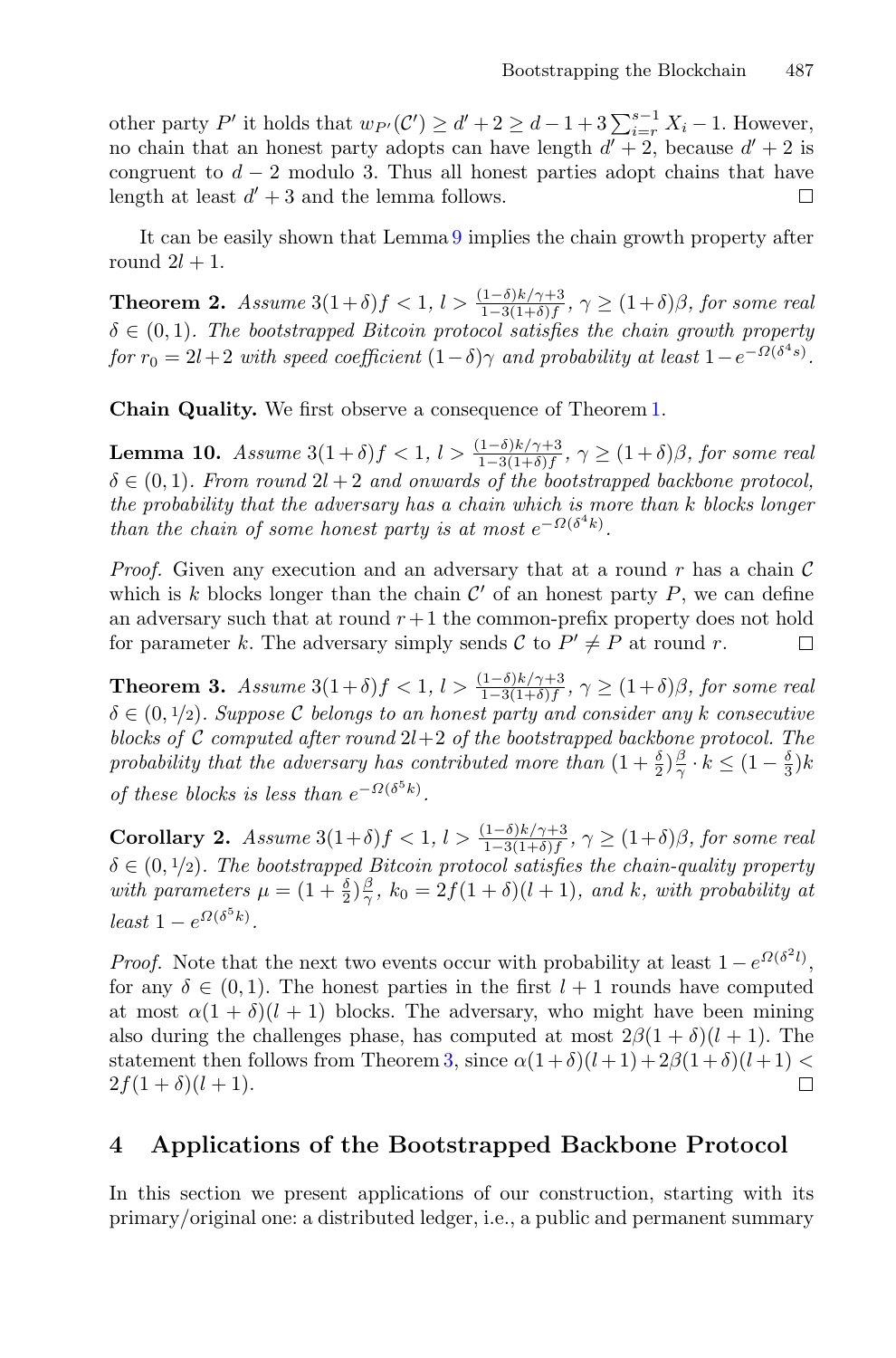of all transactions that honest parties can agree on as well as add their own, despite the potentially disruptive behavior of parties harnessing less than 1/2 of the hashing power. This entails proving that the ledger's required security properties (Persistence and Liveness—cf. [\[21](#page-29-0)]) hold in a genesis block-less setting.

Next, we consider the problem of setting up a PKI in our unauthenticated network setting *from scratch*, i.e., without any trusted setup. As mentioned in Sect. [1,](#page-0-0) the idea of using POWs as an identity-assignment tool was put forth by Aspnes *et al.* [\[2\]](#page-28-3). Here we build on this idea as well as on the "2-for-1 POWs" technique from [\[21\]](#page-29-0) to use our bootstrapped protocol to assign identities to parties. The assignment relation will possibly assign more than one identities to the same party, while guaranteeing that the majority of them is assigned to honest parties.

Finally, applying the 2-for-1 POWs technique we can also solve the consensus (aka Byzantine agreement) problem [\[31,](#page-29-3)[36](#page-30-2)] without any trusted setup, even if the adversary has almost the same hashing power as the honest parties, and in a number of rounds independent of the number of parties. Indeed, all our protocols have round complexity linear in the security parameter, and enjoy simultaneous termination.

Compared to other works, most notably [\[1\]](#page-28-2), our approach is different in the order in which it sets up a "bulletin board" and assigns identities to parties. We choose to first establish the former—i.e., the ledger—and then assign the identities; in contrast, in [\[1\]](#page-28-2) identities are established first in a graded manner, and then using that infrastructure the parties can implement a broadcast channel.

We now turn to the applications in detail.

**Robust public transaction ledger.** A *public transaction ledger* is defined with respect to a set of valid ledgers  $\mathcal L$  and a set of valid transactions  $\mathcal T$ , each one possessing an efficient membership test. A ledger  $\mathbf{x} \in \mathcal{L}$  is a vector of sequences of transactions  $tx \in \mathcal{T}$ . Each transaction tx may be associated with one or more *accounts*. Ledgers correspond to chains in the backbone protocol. In the protocol execution there also exists an oracle Txgen that generates valid transactions. Note, that it is possible for the adversary to create two transactions that are conflicting; valid ledgers must not contain conflicting transaction. We will assume that the oracle is unambiguous, i.e., that the adversary cannot create transactions that come in 'conflict' with the transactions generated by the oracle. A transaction is called *neutral* if there does not exist any transactions that comes in conflict with it.

In order to turn the backbone protocol into a protocol realizing a public transaction ledger suitable definitions were given for functions  $V(\cdot), R(\cdot), I(\cdot)$ in [\[21\]](#page-29-0). Namely,  $V(\langle x_1,\ldots,x_m\rangle)$  is true if its input is a valid ledger. Function  $R(\mathcal{C})$  returns the contents of the chain if they constitute a valid ledger, otherwise it is undefined. Finally,  $I(st, \mathcal{C}, round, INPUT(), RECEIVE())$  returns the largest subsequence of transactions in the input and receive tapes that constitute a valid ledger, with respect to the contents of the chain the party already has, together with a randomly generated neutral transaction. We denote the instantiation of our protocol with these functions by  $\Pi_{PL}^{\text{Boot}}$ . For more details we refer to [\[21](#page-29-0)].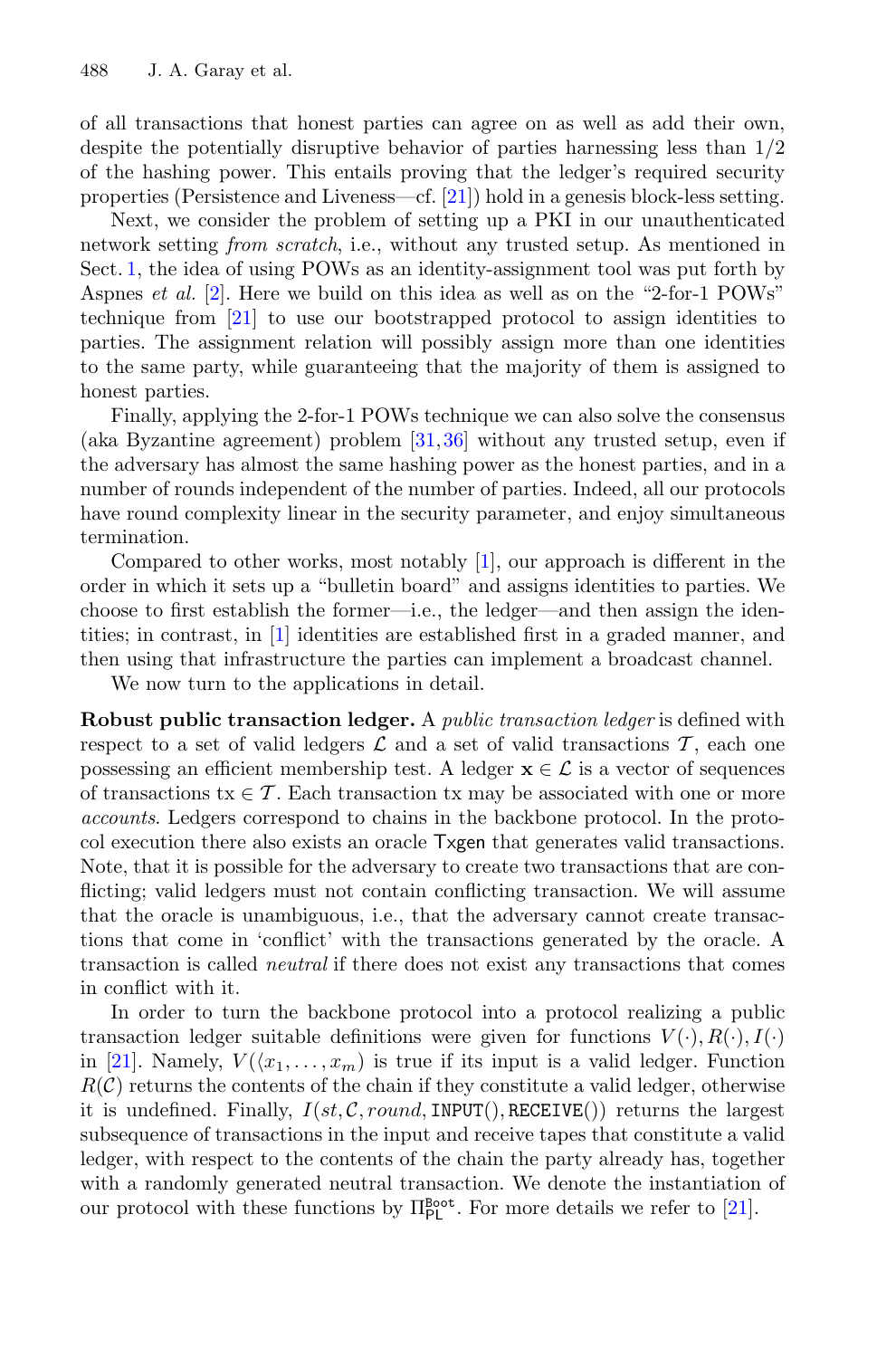**Definition 8.** *A protocol* Π *implements a* robust public transaction ledger *in the* q-bounded synchronous setting without trusted setup if there is a round  $r_0$  *so that the following two properties are satisfied:*

- *–* Persistence: *Parameterized by* <sup>k</sup> <sup>∈</sup> <sup>N</sup> *(the "depth" parameter), if in a certain round after*  $r_0$  *an honest player reports a ledger that contains a transaction* tx *in a block more than* k *blocks away from the end of the ledger, then* tx *will always be reported in the same position in the ledger by any honest player from this round on.*
- *–* Liveness: *Parameterized by*  $u, k \in \mathbb{N}$  *(the "wait time" and "depth" parameters, resp.), provided that a transaction either (i) issued by* Txgen*, or (ii) is neutral, is given as input to all honest players continuously for* u *consecutive rounds after round*  $r_0$ , then there exists an honest party who will report this *transaction at a block more than* k *blocks from the end of the ledger.*

Chain quality, chain growth and the strong common prefix property were shown in [\[27\]](#page-29-20) to be sufficient to implement such a ledger<sup>[7](#page-24-0)</sup> in a black-box manner. Our protocol satisfies all these properties after a specific condition is met. Chain quality holds after the  $2f(1 + \delta)(l + 1)$  block in the chain of any player, as Corollary [2](#page-22-2) dictates, and common prefix and chain growth hold after round  $2l+2$ , according to Theorem [1.](#page-20-1) Finally, due to chain growth, after at most  $(2(1+\delta)(1-\delta))$  $\delta f/\gamma + 2(l+1) \leq 14(l+1)$  rounds all necessary conditions will have been met with overwhelming probability.

**Lemma 11 (Persistence).** *Assume*  $3(1+\delta)f < 1, l > \frac{(1-\delta)k/\gamma+3}{1-3(1+\delta)f}, \gamma \ge (1+\delta)\beta,$ *for some real*  $\delta \in (0, 1/2)$ *. Then for all*  $k \in \mathbb{N}$  *protocol*  $\Pi_{\text{PL}}^{\text{Boot}}$  *satisfies Persistence*<br>*often mound*  $2l + 2$  with probability  $1 - e^{-\Omega(\delta^5 k)}$  where h is the double personator *after round*  $2l + 2$  *with probability*  $1 - e^{-\Omega(\delta^5 k)}$ , *where* k *is the depth parameter.* 

**Lemma 12 (Liveness).** *Assume*  $3(1+\delta)f < 1, l > \frac{(1-\delta)k/\gamma+3}{1-3(1+\delta)f}, \gamma \geq (1+\delta)\beta$ , *for some real*  $\delta \in (0, 1/2)$ *. Further, assume oracle* Txgen *is unambiguous. Then*  $for all k \in \mathbb{N}$  protocol  $\Pi_{\text{PL}}^{\text{Boot}}$  satisfies Liveness after round  $14(l+1)$  *with wait time*  $u = \frac{3}{(1-\delta)\gamma} \cdot \max(k, \frac{1}{1-(1+\frac{\delta}{2})\frac{\beta}{\gamma}})$  *rounds and depth parameter* k *with probability at*  $least\ 1-e^{-\Omega(\delta^5 k)}$ .

**Corollary 3.** *Assume*  $3(1 + \delta)f < 1, l > \frac{(1-\delta)k/\gamma+3}{1-3(1+\delta)f}, \gamma \geq (1+\delta)\beta$ , for some  $real \delta \in (0, 1/2)$ *. Then protocol*  $\Pi_{PL}^{\text{foot}}$  *implements a robust transaction ledger with*<br>parameter  $r_s = 14(l+1)$ *parameter*  $r_0 = 14(l + 1)$ *.* 

**Fast PKI setup.** Next, we use the ledger to generate an honest majority PKI from scratch in a number of rounds that is linear in the security parameter. The first idea that we are going to use is that of a *2-for-1 POW* described in [\[21\]](#page-29-0). At a high level, the technique allows to do combined mining for two POW schemes in the price of one. In more detail, we can add additional information in the queries to the random oracle, and if the response to the query is less than some value

<span id="page-24-0"></span> $\frac{7}{7}$  A similar definitional approach was pursued in [\[34\]](#page-30-6).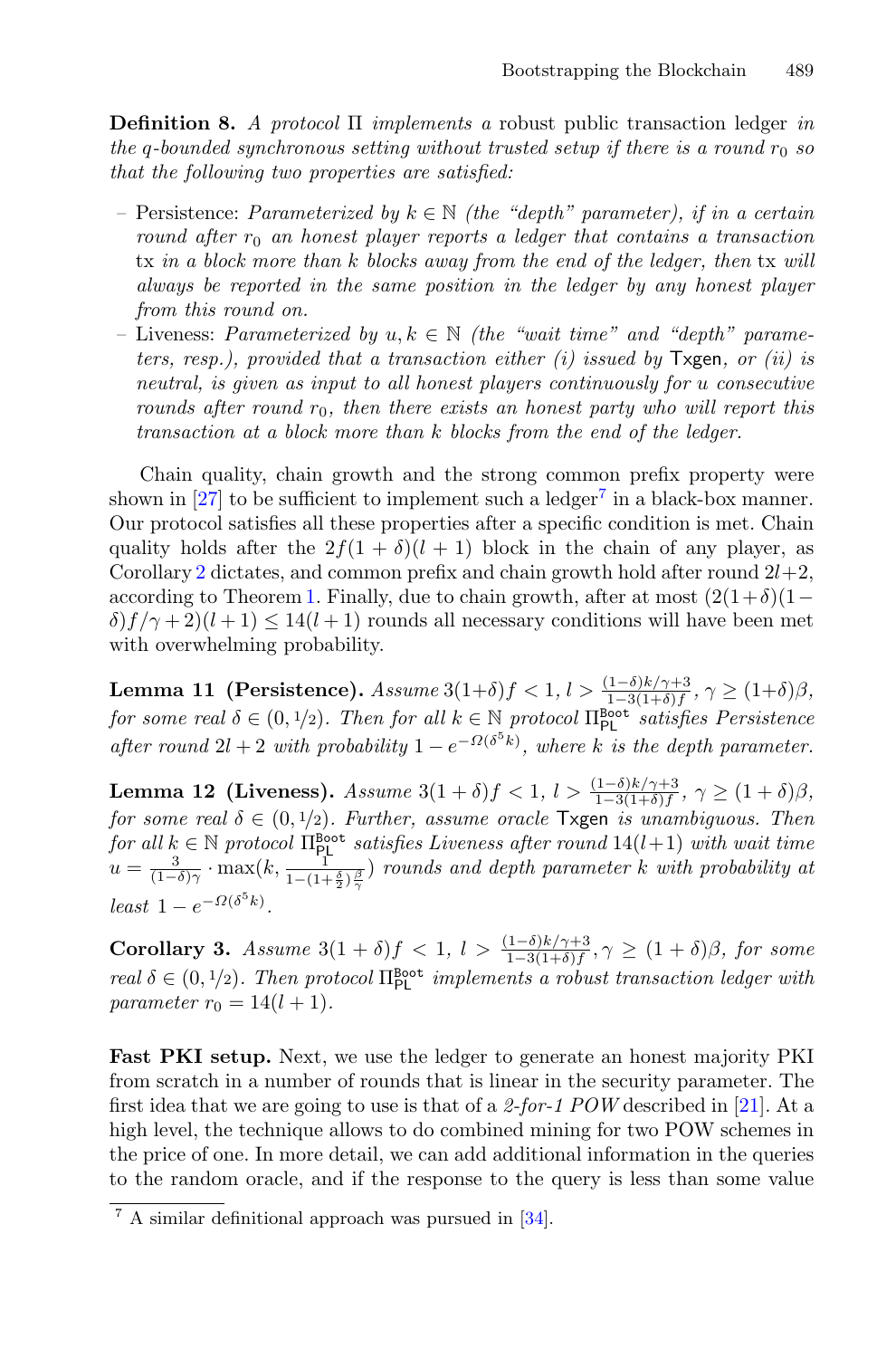$T_1$ , then we consider it a valid POW of type 1; if it is greater than some value  $T_2$  we consider it as a valid POW of type 2.  $T_1$  and  $T_2$  should be appropriately chosen so that the events of success in either of these POWs are independent. The second POW is used to "mine" transactions, in the same way blocks are mined. This guarantees that the *number of transactions* is proportional to the hashing power of each player. By having parties broadcast their transactions on one hand, and making sure that at least one honest block that contains these transactions is in the chain of all honest parties due to liveness on the other hand, the protocol in [\[21](#page-29-0)] manages to achieve consensus assuming an honest-majority hashing power.

In our case, transactions will contain the public keys, and in this way we will obtain an honest-majority PKI. However, in contrast with [\[21\]](#page-29-0), we cannot let parties start mining transactions from the beginning of the execution, since the adversary would have some additional precomputation time. Instead, we are going to wait for the public ledger to be established, and then use some of the blocks added by honest parties to guarantee that all transactions where mined recently enough. In more detail, any POW will be represented by a triple  $\langle w, ctr, label \rangle$ . The verification procedure for "block level" POWs ("block POWs") for short) will be of the form

$$
H(ctr, \langle G(w), label \rangle) < T_1,
$$

while the verification procedure for the "transaction level" POWs will be of the form

$$
[H(ctr, \langle label, G(w) \rangle)]^R < T_2,
$$

where  $[a]^R$  denotes the reverse of the bitstring a. In w we are going to encode the information needed for each application. For example, in block POWs,  $w$  will contain the transactions related to this block as well as the hash of the previous block. Note that by making one hash query of the form  $H(ctr, \langle G(w_0), G(w_1) \rangle)$ and only two comparisons, we will be mining POWs of both types at the same time. Moreover, if  $\lceil \log(T_1) \rceil + \lceil \log(T_2) \rceil$  is less than  $\kappa$ , where  $\kappa$  is the size of the hash's output, then the events of succeeding in any of the two POWs are independent, since they depend on different bits of the hash which are sampled independently and uniformly at random by the random oracle.

Next, we describe our protocol  $\Pi_{\text{PL}}^{\text{PKT}}$  for an honest party P.  $L_1, L_2$  are con-<br>ats such that  $L_1 \leq L_2$ stants such that  $L_1 < L_2$ .

- $-$  *Initialization.* P runs  $\Pi_{PL}^{\text{Boot}}$ , as described so far, until she receives a chain of length at least  $L_4$ . We choose  $L_3$  so that it is guaranteed that all security length at least  $L_1$ . We choose  $L_1$  so that it is guaranteed that all security properties hold, and about k new blocks have been inserted in the commonprefix of the chains of all honest players.
- $-$  2-for-1 mining. Let C be P's chain at the end of the initialization phase. From now on, she is going to do 2-for-1 POW mining, and include in her transaction POWs (i) the hash of the  $(L_1-k)$ -th block of C, and (ii) a randomly generated public key for which she has stored the corresponding secret key. Obviously, a new key must be generated every time she starts mining a new transaction.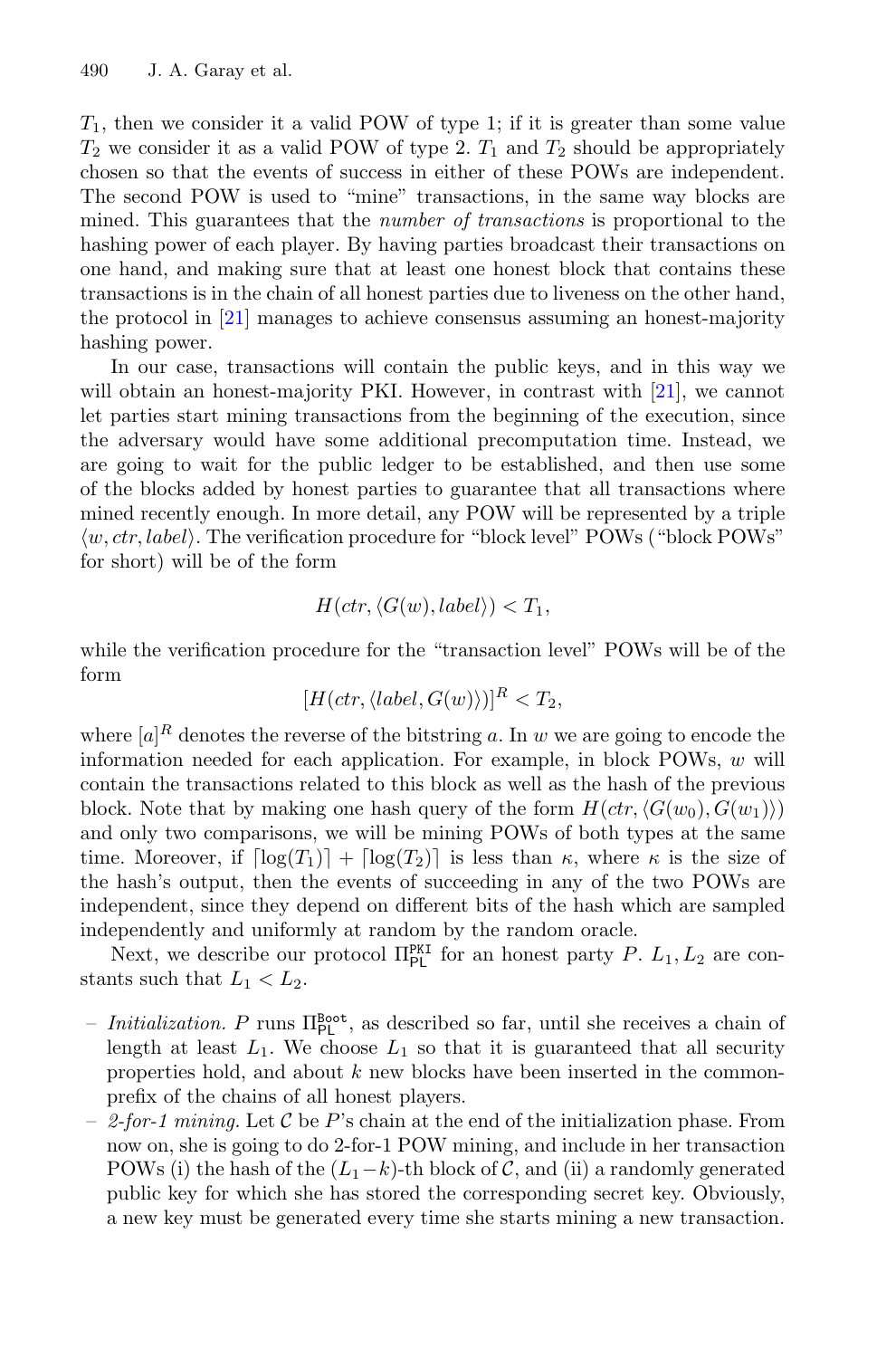Whenever P mines a new transaction, she diffuses it to the network, and whenever she receives one, she includes it in the transactions of the block she is mining.

The first time  $P$  receives a chain of length greater or equal to  $L_2$ , she runs the Key extraction procedure (below). The phase ends at round  $\frac{L_2}{(1-\delta)\gamma}$ , where F runs the Termination procedure.

- *Key extraction.* P extracts and stores a set of keys from her current chain according to the following rules: If chain  $\mathcal{C}'$  is her chain at this round, she stores any public key which belongs to a transaction that (i) is in the first  $L_2 - k$  blocks of  $\mathcal{C}'$ , and (ii) the hash of the block contained in the transaction matches the hash of the  $(L_1 - k)$ -th block in her chain.
- *Termination.* P outputs the keys from the key extraction phase and terminates.

Next, we prove that a consistent PKI with an honest majority is generated at the end of the execution of protocol  $\Pi_{\text{PL}}^{\text{PKL}}$ . Two properties are guaranteed: (1) honest parties output the same set of keys and (2) more than half of these keys honest parties output the same set of keys and (2) more than half of these keys have been generated by them. For the rest of this section let  $\alpha_2, \beta_2, f_2$  be the corresponding values of  $\alpha$ ,  $\beta$ ,  $f$  for the difficulty level  $T_2$ , e.g.  $f_2 = nq \frac{T_2}{2^k}$ . The full proof of the following theorem is provided in the full version of the paper.

**Theorem 4.** *Assume*  $3(1+\delta)f < 1, l > \frac{(1-\delta)k/\gamma+3}{1-3(1+\delta)f}, \gamma \geq (1+\delta)\beta$ , for some *real*  $\delta \in (0, 1/2)$  *and*  $\lceil \log(T_1) \rceil + \lceil \log(T_2) \rceil \leq \kappa$ . Then, for parameters  $L_1 =$  $14(l+1)(1+\delta)f + 2k$  and  $L_2 = L_1 + 2k \cdot (1 + \frac{10}{\delta}) \frac{(1+\delta)f}{(1-\delta)\gamma}$  the following hold for *protocol*  $\Pi_{PL}^{PKI}$  *with probability*  $1 - e^{-\Omega(\delta^5 k)}$ .

*– All honest players output the same set of public keys, the size of which is*

$$
k\frac{\alpha_2}{\gamma}\frac{20}{\delta} \le N \le 60k\frac{f_2}{\gamma}(1+\frac{10}{\delta});
$$

- *the majority of the keys are generated by honest parties; and*
- *–* ΠPKI PL *has round complexity linear in* <sup>κ</sup>*.*

*Proof* (Sketch). First, note that the adversary can start precomputing transactions at most  $2k/\gamma$  rounds before the honest parties. Otherwise, she will be unable to predict the hash of their chain as dictated by our protocol, since by the chain quality property the chain of each honest player will contain an honest block near the tail of the chain. Moreover, again by the chain quality and common prefix properties, the adversary will stop mining transactions at most  $2k/\gamma$ rounds after the honest parties. After this round, she will be unable to insert her transactions deep enough in the chain for the honest parties to take them into account. Finally, by choosing an appropriate value for  $\delta$ , we are sure that the number of keys mined by the honest parties is greater than the number of keys mined by the adversary. $\Box$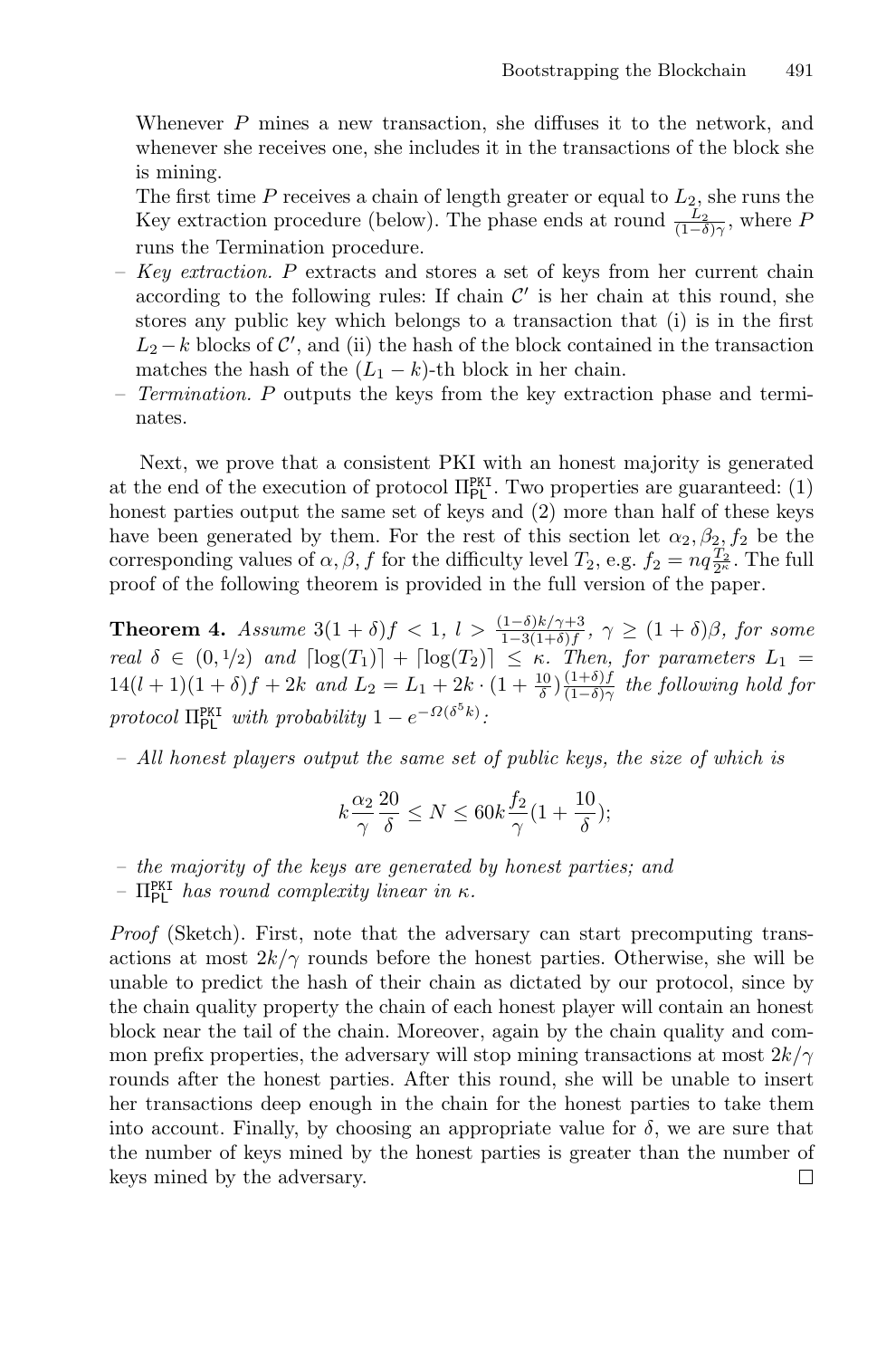*Remark 4.* To better understand  $\Pi_{PL}^{PKL}$  we compute different parameters of the system for the Bitcoin network parameters. Assume that  $f = 2\% \alpha = 1.33\% \alpha =$ system for the Bitcoin network parameters. Assume that  $f = 2\%, \alpha = 1.33\%, \gamma =$  $1.31\%, \beta = 0.6\%, k = 10$ , and  $\delta = 0.25$ . The choice of f approximately corresponds to a rate of one block per 10 min with a round duration of about 12 s; the adversary's hashing power is half of that of the honest parties. Then,  $l \approx 623$ , which corresponds in terms of rounds to about 2 h. Moreover, if we set  $f_2$  to be equal to  $f/k$  we have that  $80 < N < 600$ . We note that the parameters of Bitcoin are quite conservative and that's why our runtime suffers. In principle, by carefully analyzing and re-engineering our protocol we can get tighter bounds; many of the design decisions we got here, were made to aid the readability of our work.

*Remark 5.* The probability that some honest party succeeds in mining at least one transaction is:

$$
\Pr[\geq 1 \text{ key}] = 1 - \Pr[0 \text{ keys}] = 1 - (1 - \frac{T_2}{2^{\kappa}})^{q \frac{20k}{(1-\delta)\gamma\delta}} \geq 1 - e^{-\frac{T_2}{2^{\kappa}} \cdot q \frac{20k}{(1-\delta)\gamma\delta}}.
$$

Hence, by setting  $T_2 > \frac{\ln(\frac{1}{\epsilon})2^{\kappa}(1-\delta)\gamma\delta}{q \cdot 20k}$ , each party will obtain at least one key with probability at least  $1 - \epsilon$ , for any  $\epsilon \in (0, 1)$ . Note here that  $T_2$  and  $\kappa$  must be carefully chosen to retain the independence of the 2 POWs. In case this is not possible, the *2-for-1* mining phase may be extended.

**Consensus and other applications.** Next, we describe how  $\Pi_{\text{PL}}^{\text{PKT}}$  can be used<br>in other contexts. First, a direct application of our protocol is in the context of in other contexts. First, a direct application of our protocol is in the context of *proof of stake* protocols. In this type of protocols, blocks are mined by randomly selecting stake holders with probability proportional to their stake. A typical requirement for bootstrapping such protocols (e.g. [\[28](#page-29-7)[,30](#page-29-8)]), is that in the initial state of the economy the majority of the coins is controlled by honest parties. By assigning one coin to each public key produced by our protocol, we can efficiently and securely bootstrap a proof of stake protocol.

A more general application of  $\Pi_{\text{PL}}^{\text{PKI}}$  is in solving consensus (aka Byzantine<br>equals 131, 36) with no trusted setup, and in a number of rounds independent agreement) [\[31](#page-29-3),[36\]](#page-30-2), with no trusted setup, and in a number of rounds independent of the number of parties. If parties submit transactions containing their input instead of public keys, it follows that by taking the majority of their output they are going to achieve Byzantine agreement. That is, everyone will agree on the same value (the Agreement property), and if all honest parties have the same input  $v$ , they are all going to output  $v$  (Validity).

Finally, our protocol for the establishment of an honest-majority PKI enables the application of traditional Byzantine fault-tolerant techniques for ledger creation and maintenance based on "subcommittees" as opposed to mining (cf. [\[7\]](#page-28-4)) to permissionless networks. Instead of having arbitrary membership authorities, these committees can be elected using our protocol with the guarantee of an honest majority. Note that by changing the difficulty of the transaction-level POW we can force the number of parties in the committee to be in a specific predefined interval.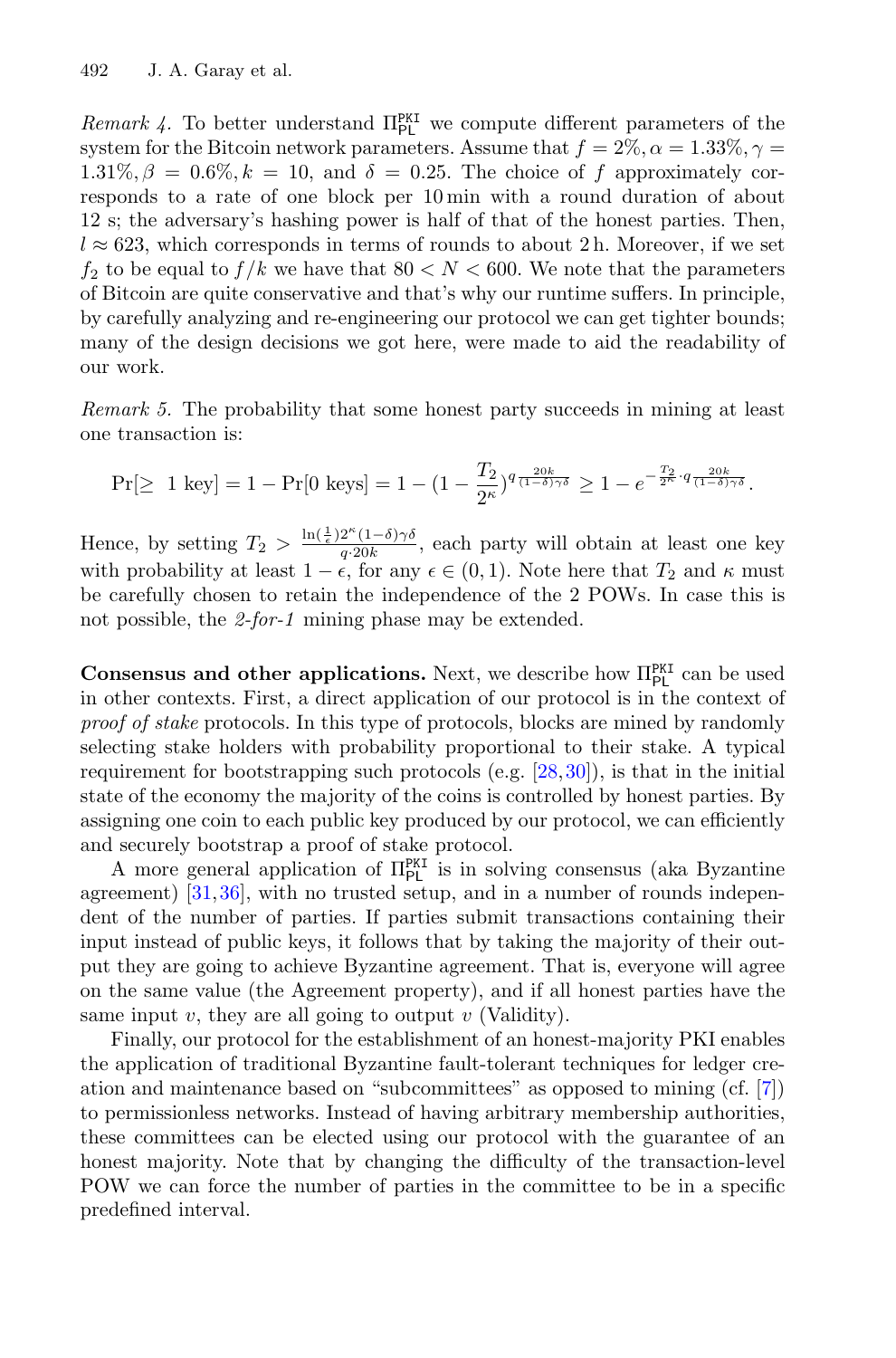**Reducing the communication cost.** While the round complexity of our protocol is independent of the number of parties, this does not hold for its communication cost, measured by the number of transmitted messages. The reason is that in the challenge-exchange phase, all parties have to diffuse their random challenges, thus increasing the communication cost of the protocol by an  $O(n)$ factor. We can redesign the challenge-exchange phase so that the number of *different* messages diffused by honest parties is independent of their number, and only depends on the security parameter and the precomputation time available to the adversary.[8](#page-28-10) We do this in the following way: instead of having all parties sent a random challenge in order to be sure that the genesis blocks that are later mined are fresh, we demand that each random challenge be accompanied by a POW. This way, all honest parties will be sure that at least one honest challenge is generated with high probability every  $O(\kappa)$  rounds. Moreover, honest parties will only diffuse random challenges that are tied to a POW. Thus, the total number of different messages sent will be upper-bounded by the number of POWs that the adversary and the honest parties combined have generated. Also, again different honest parties will have received the same block with at most one round difference. By combining the above ideas, we can again create a graded-agreement-type procedure for the genesis blocks and in the same way achieve consensus. We defer further details to the full version of the paper.

## **References**

- <span id="page-28-2"></span>1. Andrychowicz, M., Dziembowski, S.: PoW-based distributed cryptography with no trusted setup. In: Gennaro, R., Robshaw, M. (eds.) CRYPTO 2015. LNCS, vol. 9216, pp. 379–399. Springer, Heidelberg (2015). [https://doi.org/10.1007/978-](https://doi.org/10.1007/978-3-662-48000-7_19) [3-662-48000-7](https://doi.org/10.1007/978-3-662-48000-7_19) 19
- <span id="page-28-3"></span>2. Aspnes, J., Jackson, C., Krishnamurthy, A.: Exposing computationally-challenged Byzantine impostors. Technical report YALEU/DCS/TR-1332 (2005)
- <span id="page-28-0"></span>3. Back, A.: Hashcash (1997). <http://www.cypherspace.org/hashcash>
- <span id="page-28-6"></span>4. Ben-Sasson, E., Chiesa, A., Garman, C., Green, M., Miers, I., Tromer, E., Virza, M.: Zerocash: decentralized anonymous payments from Bitcoin. IACR Cryptology ePrint Archive 2014:349 (2014)
- <span id="page-28-1"></span>5. Bitcoinwiki: Genesis block. [https://en.bitcoin.it/wiki/Genesis](https://en.bitcoin.it/wiki/Genesis_block) block
- <span id="page-28-5"></span>6. Borderding, M.: Levels of authentication in distributed agreement. In: 10th International Workshop on Distributed Algorithms, WDAG 1996 (1996)
- <span id="page-28-4"></span>7. Cachin, C.: Architecture of the hyperledger blockchain fabric. In: Workshop on Distributed Cryptocurrencies and Consensus Ledgers (2016)
- <span id="page-28-7"></span>8. Canetti, R.: Security and composition of multiparty cryptographic protocols. J. Cryptol. **13**(1), 143–202 (2000)
- <span id="page-28-8"></span>9. Canetti, R.: Universally composable security: a new paradigm for cryptographic protocols. IACR Cryptology ePrint Archive 2000:67 (2000)
- <span id="page-28-9"></span>10. Canetti, R.: Universally composable security: a new paradigm for cryptographic protocols. In: FOCS 2001, pp. 136–145. IEEE Computer Society (2001)

<span id="page-28-10"></span><sup>&</sup>lt;sup>8</sup> Note, that each diffusion requires sending the same message at least  $O(n)$  times.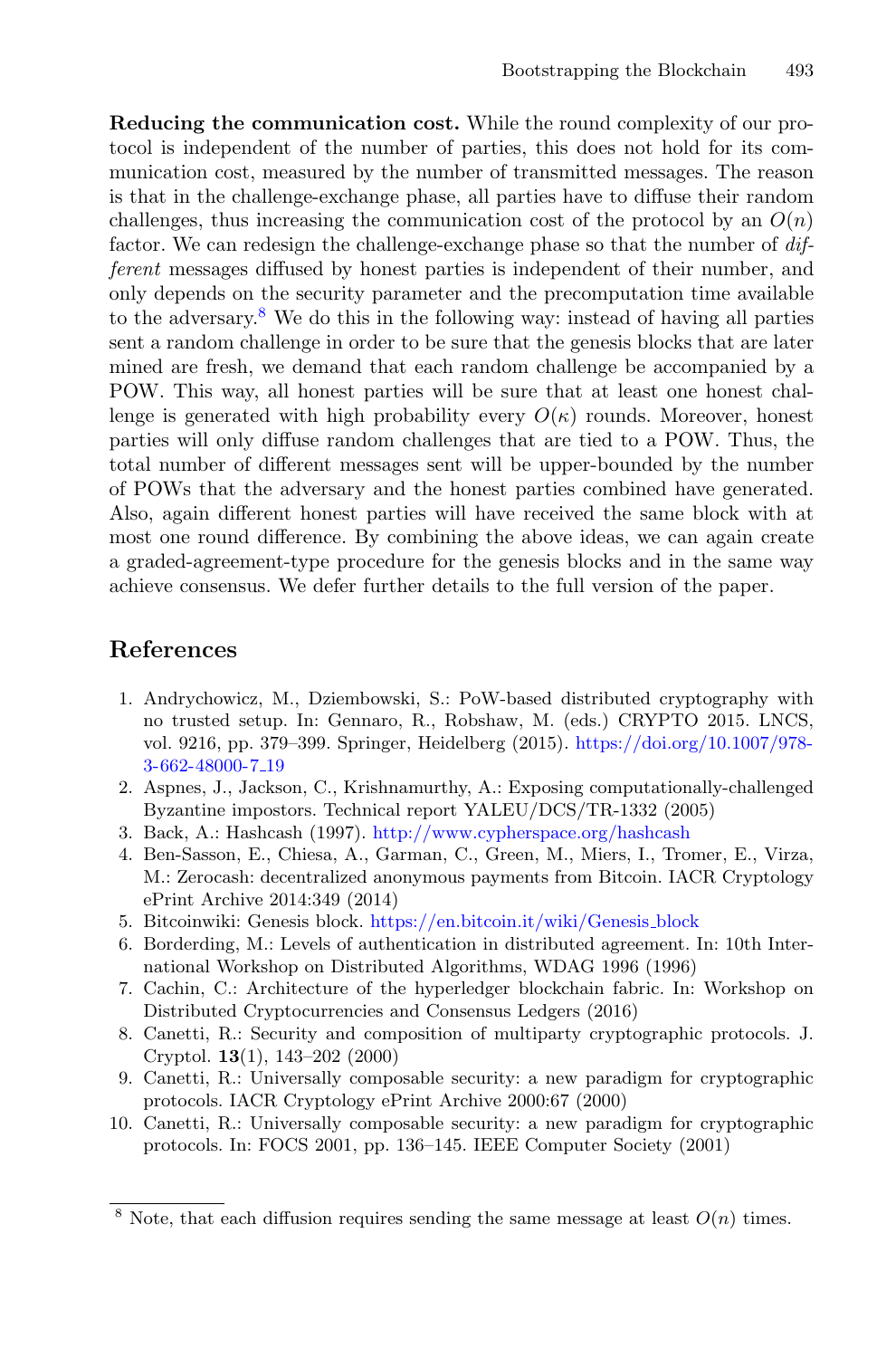- <span id="page-29-15"></span>11. Cohen, R., Coretti, S., Garay, J., Zikas, V.: Probabilistic termination and composability of cryptographic protocols. In: Robshaw, M., Katz, J. (eds.) CRYPTO 2016. LNCS, vol. 9816, pp. 240–269. Springer, Heidelberg (2016). [https://doi.org/](https://doi.org/10.1007/978-3-662-53015-3_9) [10.1007/978-3-662-53015-3](https://doi.org/10.1007/978-3-662-53015-3_9) 9
- <span id="page-29-4"></span>12. Considine, J., Fitzi, M., Franklin, M.K., Levin, L.A., Maurer, U.M., Metcalf, D.: Byzantine agreement given partial broadcast. J. Cryptol. **18**(3), 191–217 (2005)
- <span id="page-29-13"></span>13. Dolev, D., Strong, H.R.: Authenticated algorithms for byzantine agreement. SIAM J. Comput. **12**(4), 656–666 (1983)
- <span id="page-29-12"></span>14. Douceur, J.R.: The sybil attack. In: Druschel, P., Kaashoek, F., Rowstron, A. (eds.) IPTPS 2002. LNCS, vol. 2429, pp. 251–260. Springer, Heidelberg (2002). [https://](https://doi.org/10.1007/3-540-45748-8_24) [doi.org/10.1007/3-540-45748-8](https://doi.org/10.1007/3-540-45748-8_24) 24
- <span id="page-29-17"></span>15. Dwork, C., Lynch, N.A., Stockmeyer, L.J.: Consensus in the presence of partial synchrony. J. ACM **35**(2), 288–323 (1988)
- <span id="page-29-1"></span>16. Dwork, C., Naor, M.: Pricing via processing or combatting junk mail. In: Brickell, E.F. (ed.) CRYPTO 1992. LNCS, vol. 740, pp. 139–147. Springer, Heidelberg (1993). [https://doi.org/10.1007/3-540-48071-4](https://doi.org/10.1007/3-540-48071-4_10) 10
- <span id="page-29-10"></span>17. Eyal, I., Gencer, A.E., Sirer, E.G., van Renesse, R.: Bitcoin-NG: a scalable blockchain protocol. CoRR, abs/1510.02037 (2015)
- <span id="page-29-11"></span>18. Eyal, I., Sirer, E.G.: Majority is not enough: Bitcoin mining is vulnerable. In: Christin, N., Safavi-Naini, R. (eds.) FC 2014. LNCS, vol. 8437, pp. 436–454. Springer, Heidelberg (2014). [https://doi.org/10.1007/978-3-662-45472-5](https://doi.org/10.1007/978-3-662-45472-5_28) 28
- <span id="page-29-5"></span>19. Fitzi, M.: Generalized communication and security models in Byzantine agreement. Ph.D. thesis, ETH Zurich, Zürich, Switzerland (2003)
- <span id="page-29-14"></span>20. Garay, J.A., Katz, J., Koo, C., Ostrovsky, R.: Round complexity of authenticated broadcast with a dishonest majority. In: FOCS 2007, pp. 658–668 (2007)
- <span id="page-29-0"></span>21. Garay, J., Kiayias, A., Leonardos, N.: The Bitcoin backbone protocol: analysis and applications. In: Oswald, E., Fischlin, M. (eds.) EUROCRYPT 2015. LNCS, vol. 9057, pp. 281–310. Springer, Heidelberg (2015). [https://doi.org/10.1007/978-](https://doi.org/10.1007/978-3-662-46803-6_10) [3-662-46803-6](https://doi.org/10.1007/978-3-662-46803-6_10) 10
- <span id="page-29-18"></span>22. Garay, J.A., Kiayias, A., Leonardos, N., Panagiotakos, G.: Bootstrapping the blockchain-directly. IACR Cryptology ePrint Archive 2016:991 (2016)
- <span id="page-29-6"></span>23. Goldreich, O., Micali, S., Wigderson, A.: How to play any mental game or a completeness theorem for protocols with honest majority. In: STOC. ACM (1987)
- <span id="page-29-2"></span>24. Juels, A., Brainard, J.G.: Client puzzles: a cryptographic countermeasure against connection depletion attacks. In: NDSS. The Internet Society (1999)
- <span id="page-29-19"></span>25. Katz, J., Maurer, U., Tackmann, B., Zikas, V.: Universally composable synchronous computation. IACR Cryptology ePrint Archive 2011:310 (2011)
- <span id="page-29-16"></span>26. Katz, J., Miller, A., Shi, E.: Pseudonymous secure computation from time-lock puzzles. IACR Cryptology ePrint Archive 2014:857 (2014)
- <span id="page-29-20"></span>27. Kiayias, A., Panagiotakos, G.: Speed-security tradeoffs in blockchain protocols. Technical report, IACR, Cryptology ePrint Archive (2015)
- <span id="page-29-7"></span>28. Kiayias, A., Russell, A., David, B., Oliynykov, R.: Ouroboros: a provably secure proof-of-stake blockchain protocol. In: Katz, J., Shacham, H. (eds.) CRYPTO 2017. LNCS, vol. 10401, pp. 357–388. Springer, Cham (2017). [https://doi.org/10.1007/](https://doi.org/10.1007/978-3-319-63688-7_12) [978-3-319-63688-7](https://doi.org/10.1007/978-3-319-63688-7_12) 12
- <span id="page-29-9"></span>29. King, S.: Primecoin: cryptocurrency with prime number proof-of-work, July 2013. <http://primecoin.io/bin/primecoin-paper.pdf>
- <span id="page-29-8"></span>30. King, S., Nadal, S.: PPcoin: peer-to-peer crypto-currency with proof-of-stake. Selfpublished paper, 19 August 2012
- <span id="page-29-3"></span>31. Lamport, L., Shostak, R.E., Pease, M.C.: The Byzantine generals problem. ACM Trans. Program. Lang. Syst. **4**(3), 382–401 (1982)